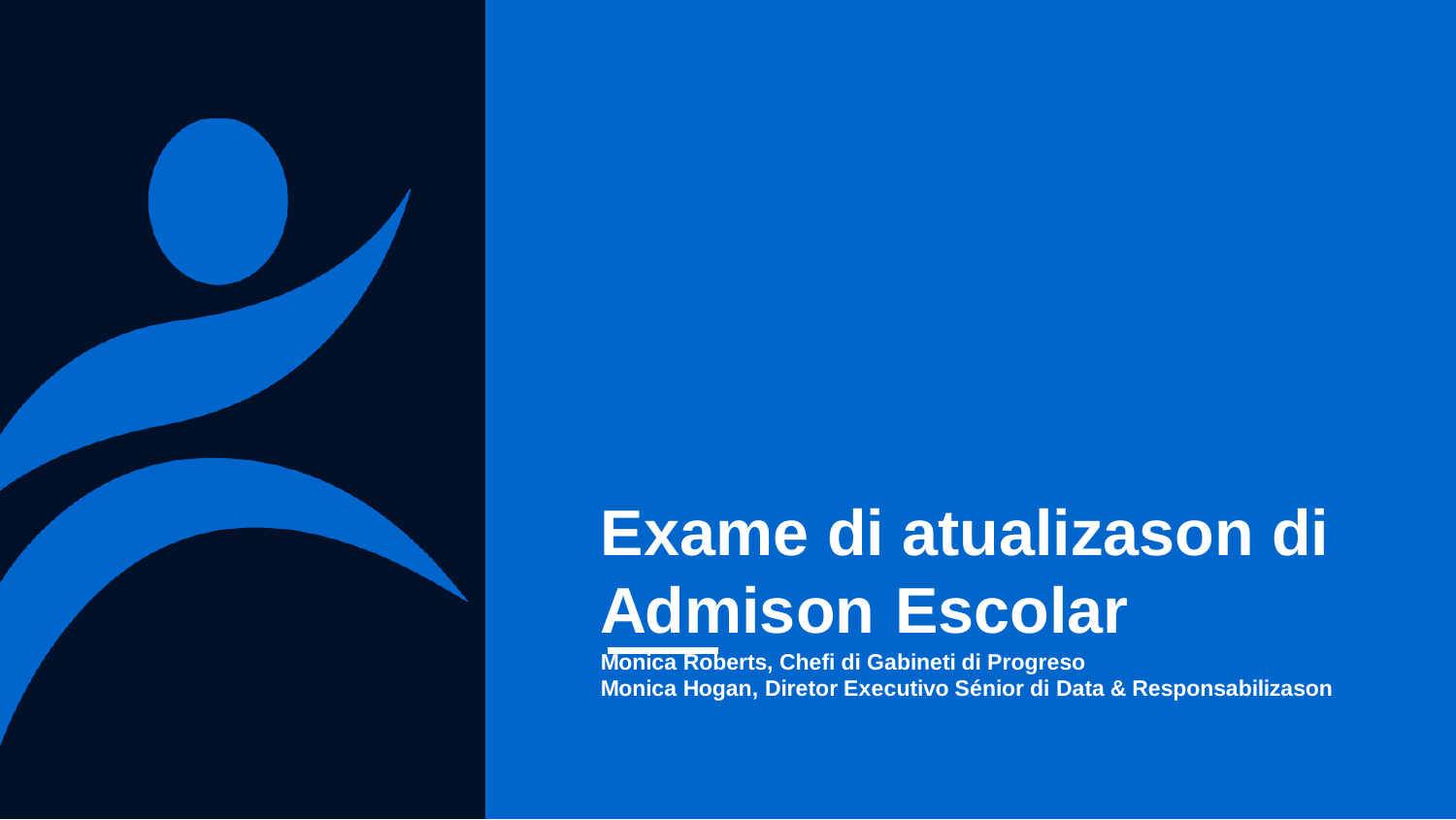### *Agregado Hist***ó***rico di Candidatos e Convites por Tipo di Eskola*

#### *Agregado di Candidatos*

|         | $7^{\circ}$ Anu |                         |      | $9^{\circ}$ Anu |                |                |                |                |
|---------|-----------------|-------------------------|------|-----------------|----------------|----------------|----------------|----------------|
|         | SY18-19         | SY19-20 SY20-21 SY21-22 |      |                 | <b>SY18-19</b> | <b>SY19-20</b> | <b>SY20-21</b> | <b>SY21-22</b> |
| Numeru  | 2138            | 2043                    | 2833 | 1666            | 1440           | 1238           | 1177           | 760            |
| EPB:    | 65%             | 65%                     | 75%  | 77%             | 65%            | 65%            | 66%            | 81%            |
| Nau-BPS | 35%             | 35%                     | 25%  | 23%             | 35%            | 35%            | 34%            | 19%            |

#### *Convitis*

|         | $7^{\circ}$ Anu |                                                                 |      | $9^{\circ}$ Anu |     |     |     |     |
|---------|-----------------|-----------------------------------------------------------------|------|-----------------|-----|-----|-----|-----|
|         |                 | SY18-19 SY19-20 SY20-21 SY21-22 SY18-19 SY19-20 SY20-21 SY21-22 |      |                 |     |     |     |     |
| Numeru  | 1077            | 1077                                                            | 1025 | 974             | 453 | 454 | 408 | 340 |
| EPR:    | 57%             | 61%                                                             | 67%  | 74%             | 58% | 59% | 60% | 77% |
| Nau-BPS | 43%             | 39%                                                             | 33%  | 26%             | 42% | 41% | 40% | 23% |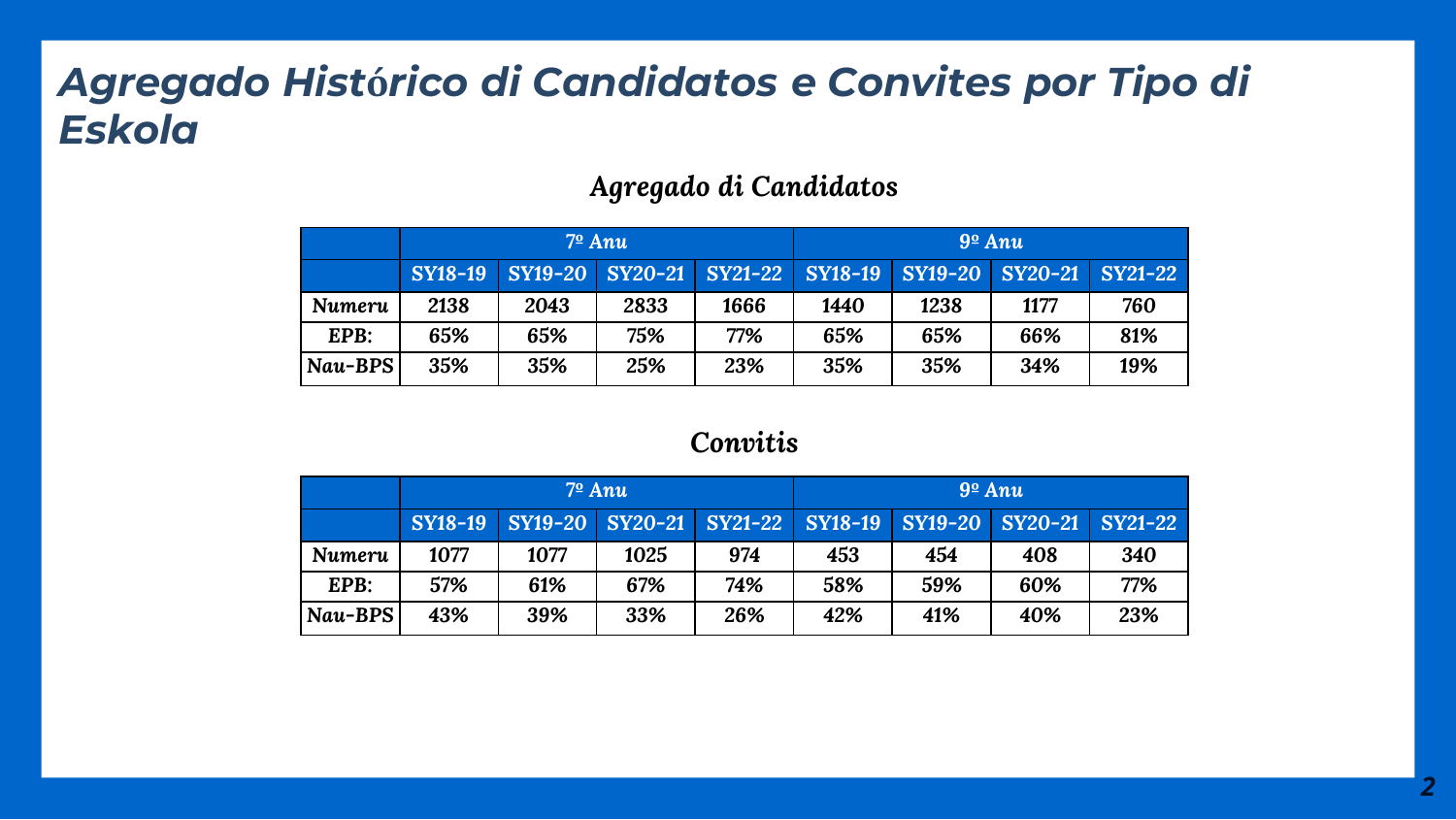#### *Convitis di Exames Escolar*

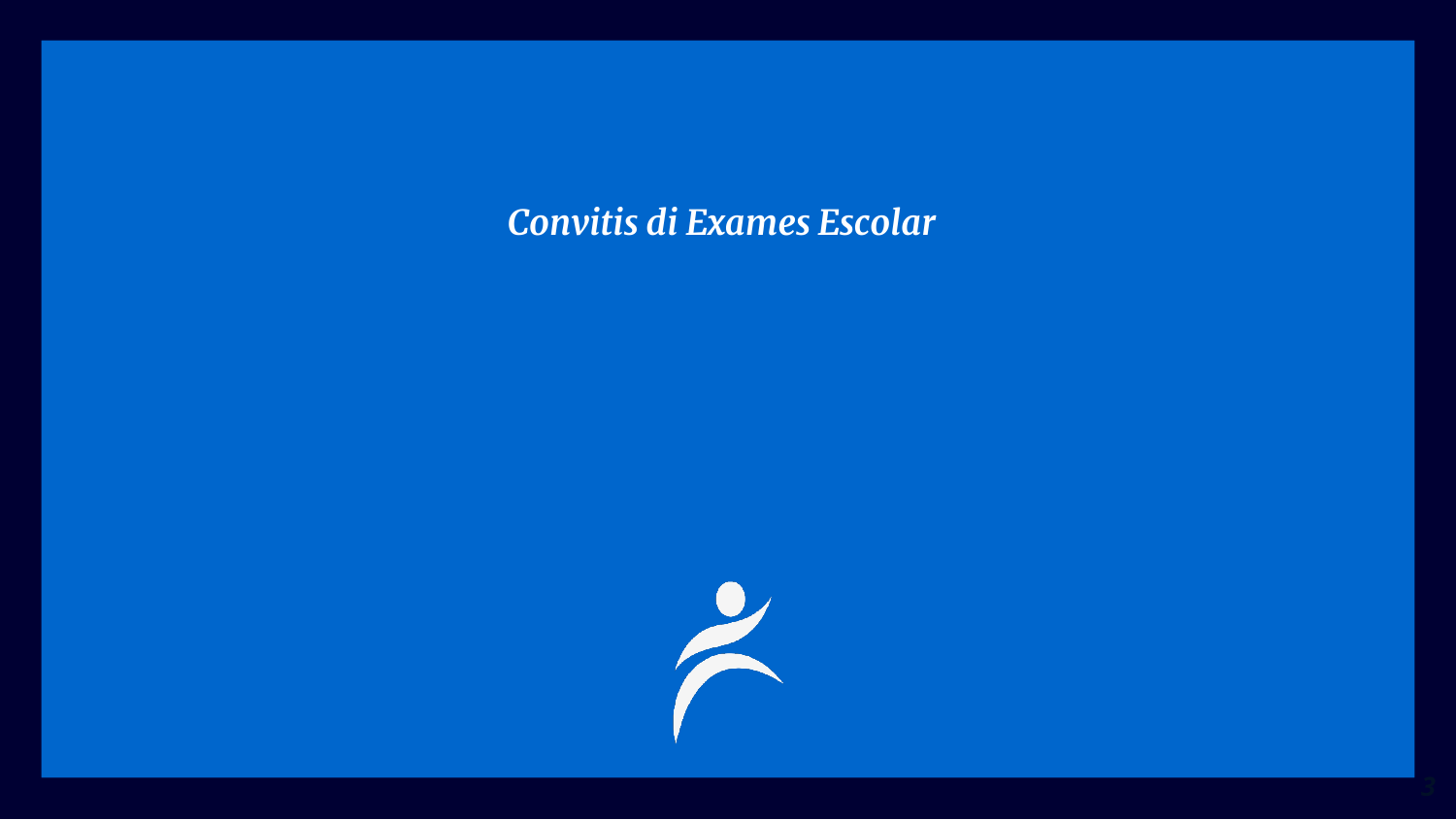# *Convitis di 7ª Anu di Eskola e Enviu di Eskola*

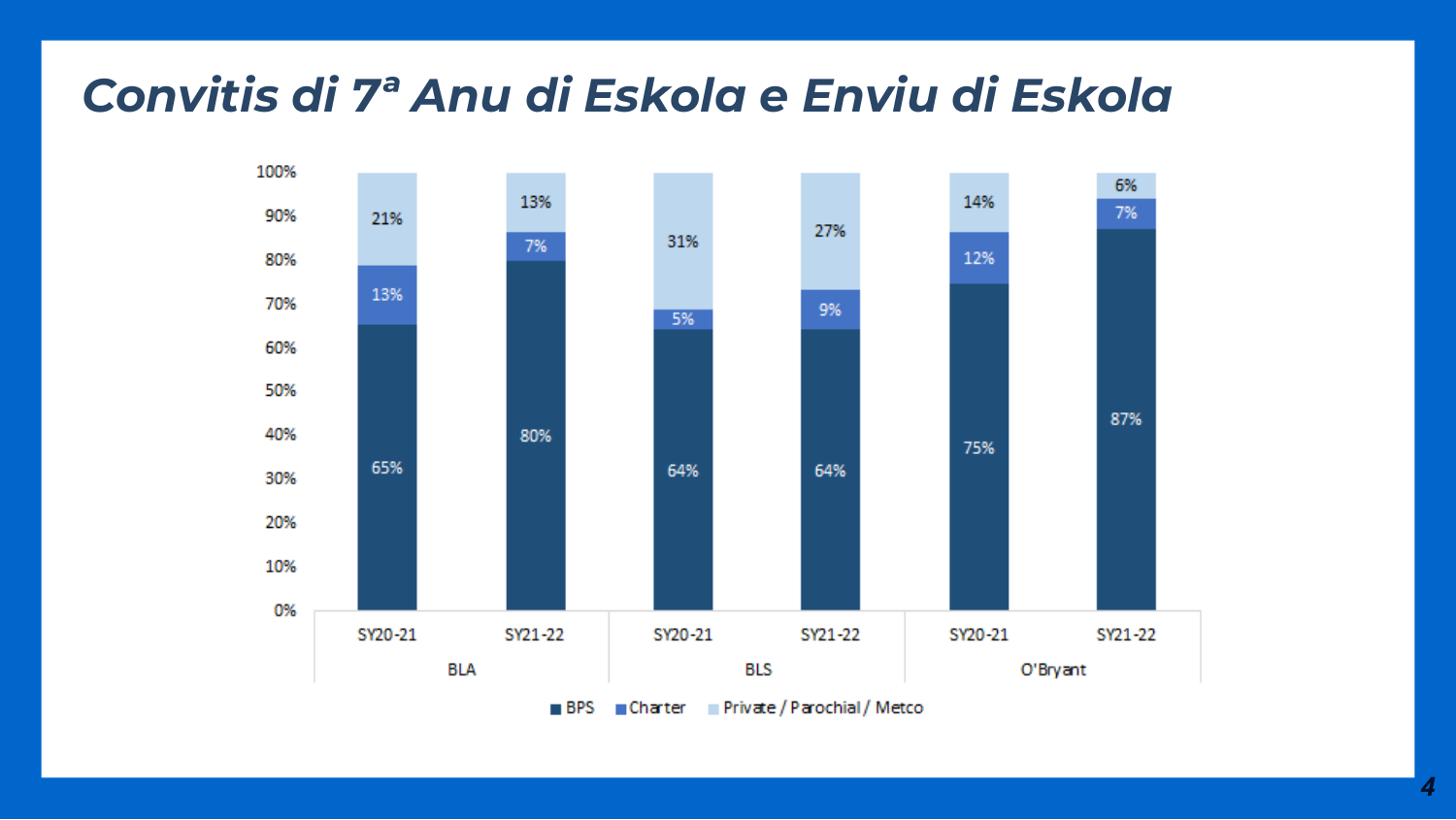# *Convitis di 9ª Anu di Eskola e Enviu di Eskola*

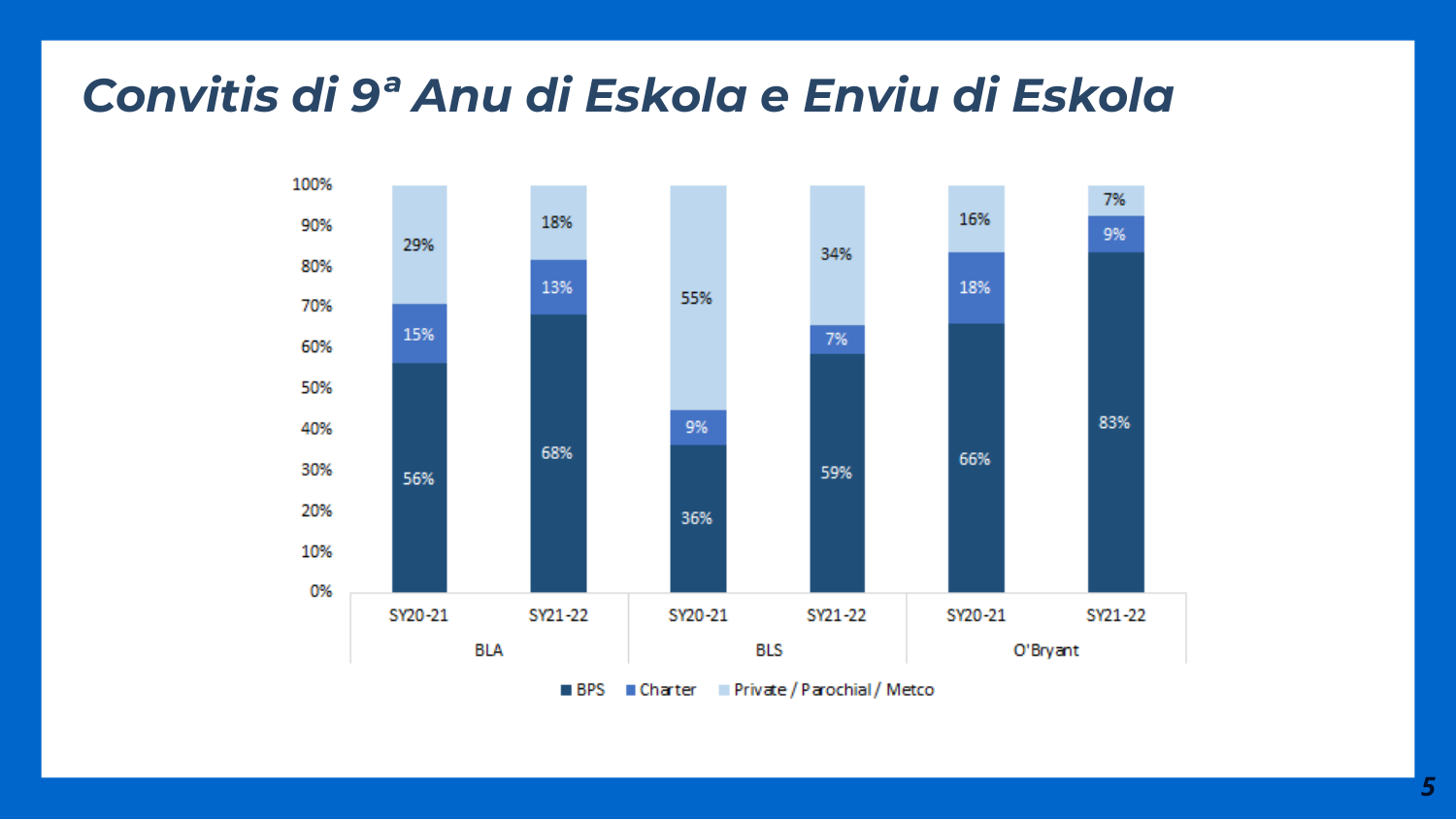# Convitis di 7ª Anu di Eskola e Raça

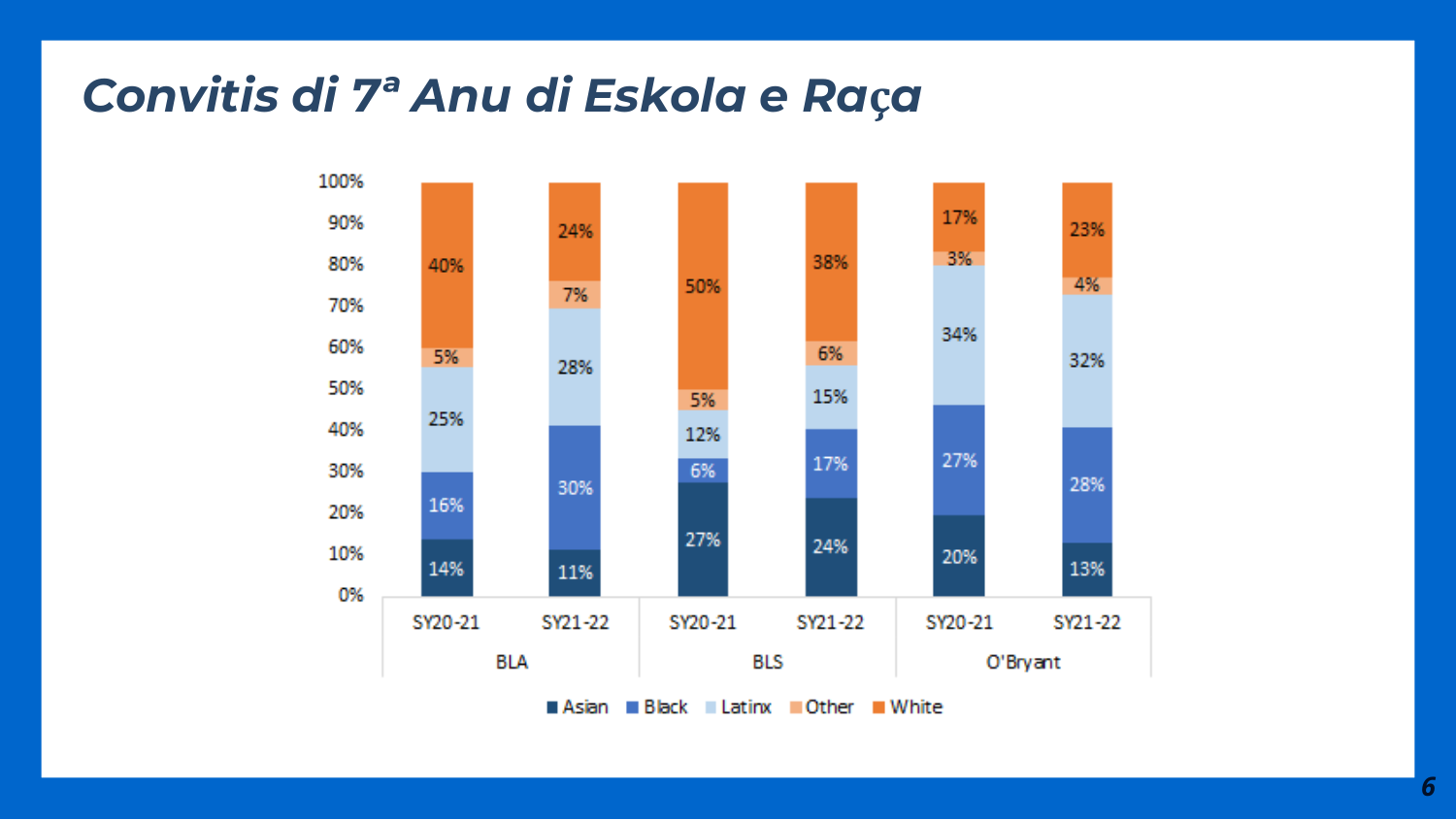# Convitis di 9ª Anu di Eskola e Raça



7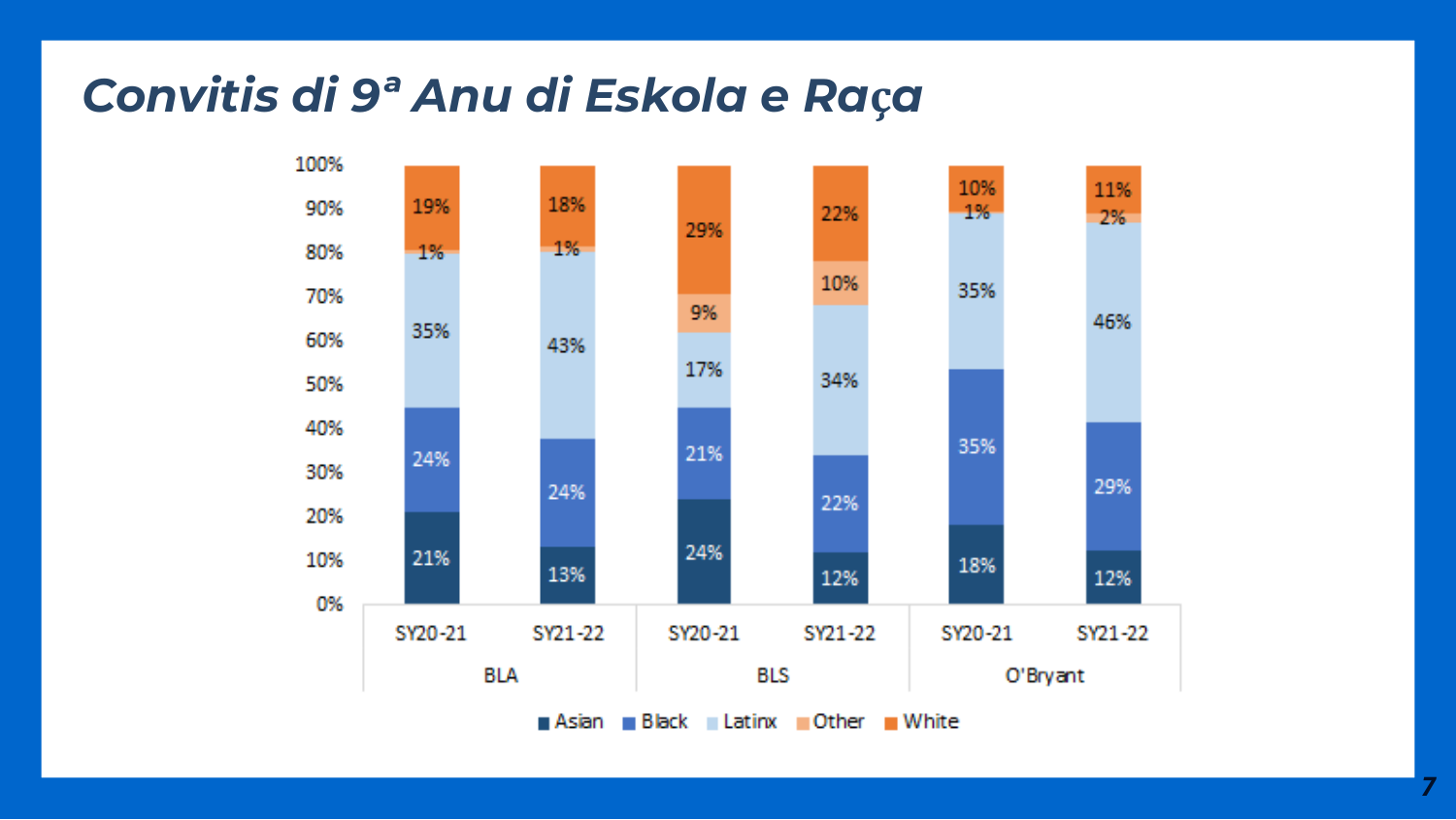### *Convitis pa ciclos di 20% e 80%*

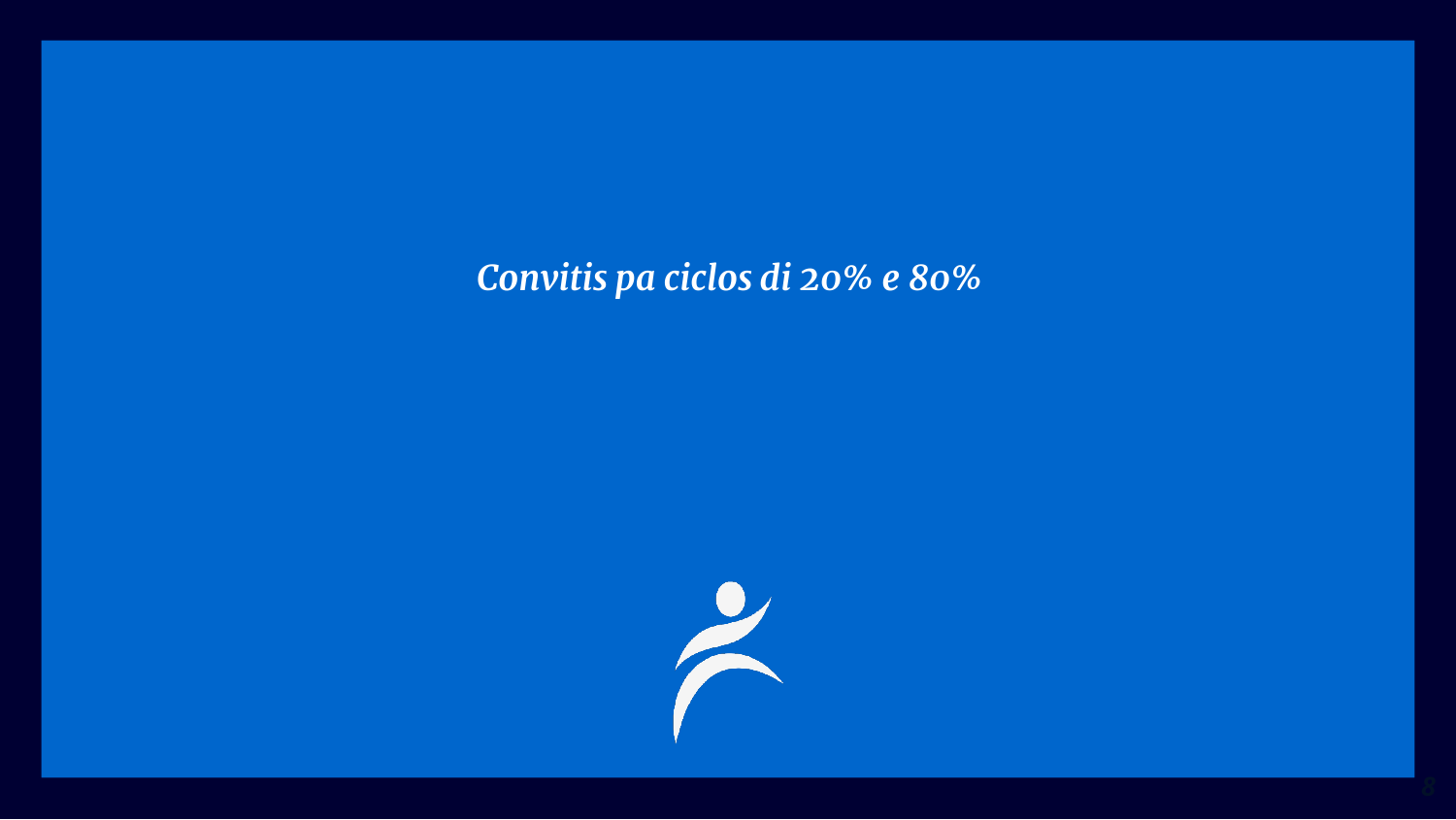#### *Convitis Distribu***í***dos na 20% e 80% por Tipo di Enviu di Eskola*

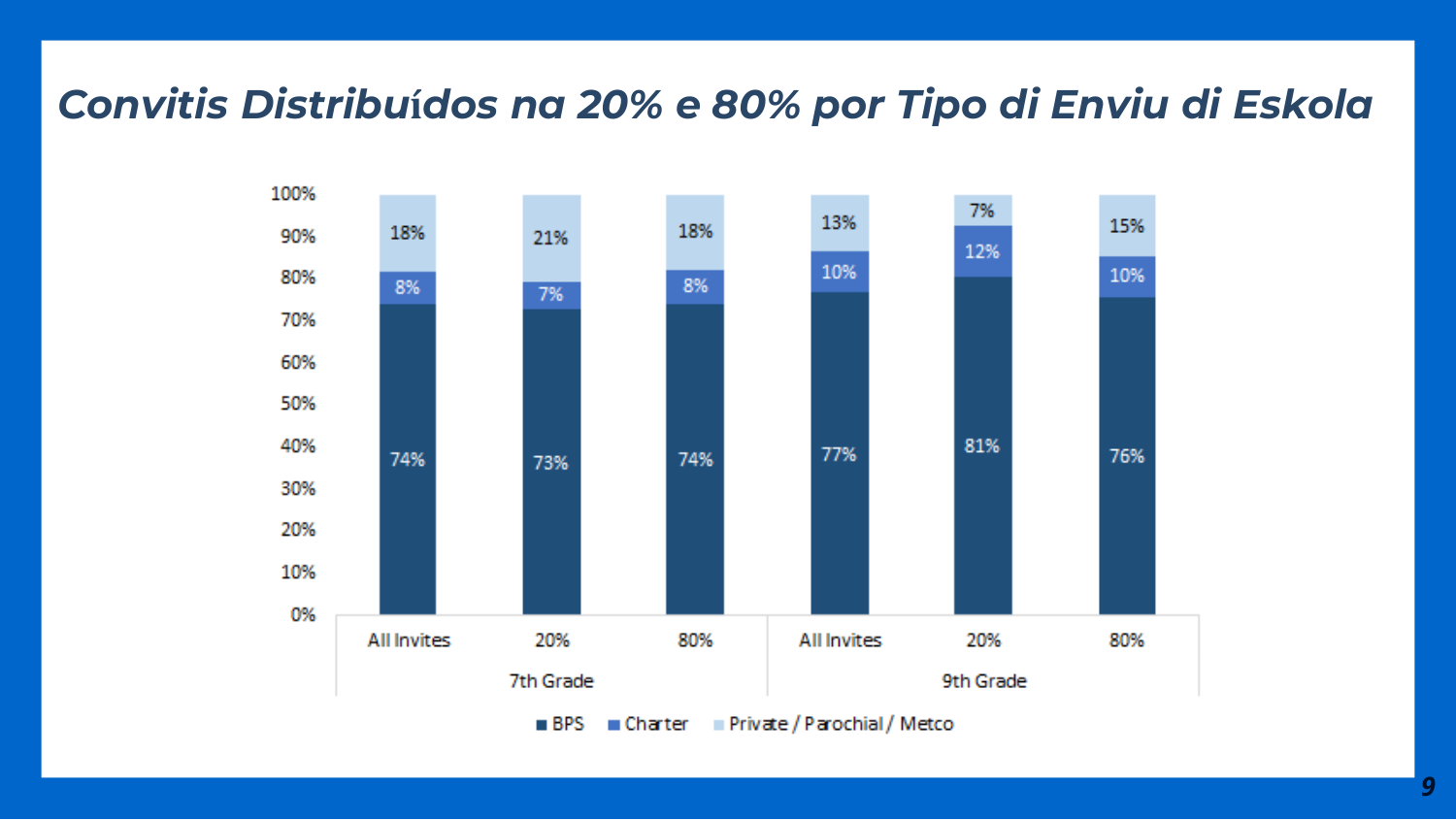# Convitis Distribuídos na 20% e 80% por Raça

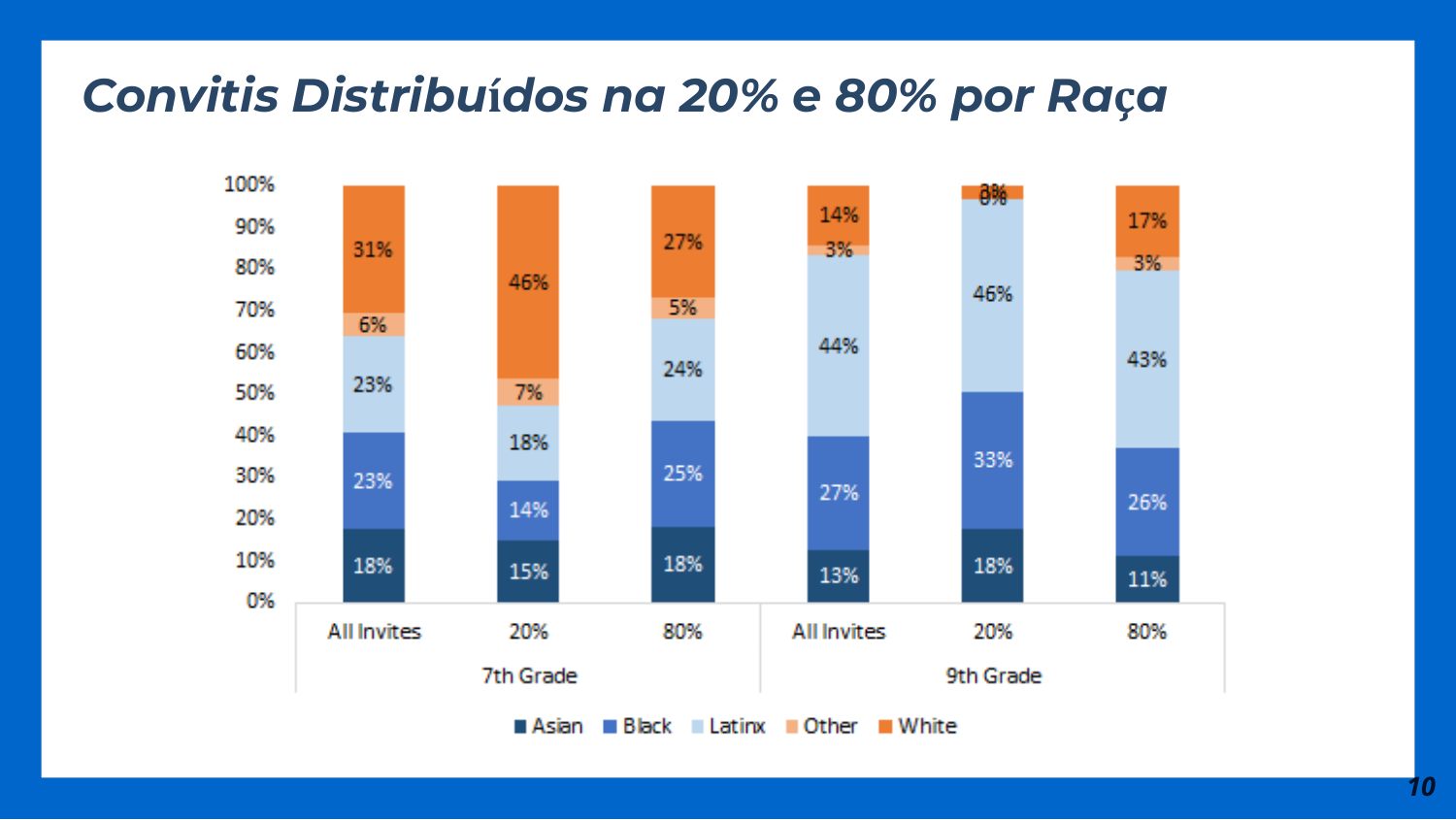# *Convitis di 7ª Anu Distribu***í***dos na 20% e 80% por C***ó***digo Postal*

*Nota: Código postal apresentado ta indicacódigo postal que foi uzado komo parti di proceso di conviti pa exame escolar. Código Postal 9999 é reservado pa estudantis sem abrigo o na custódia DCF.*

| Código | <b>Bairu</b>            | <b>Tudo Conviti</b>     |                  | 20%                     |             | 80%              |             |
|--------|-------------------------|-------------------------|------------------|-------------------------|-------------|------------------|-------------|
| Postal |                         | <b>Numeru</b>           | persentagen      | <b>Numeru</b>           | persentagen | <b>Numeru</b>    | persentagen |
| 2108   | <b>Beacon Hill</b>      | 6                       | 1%               | 3                       | 2%          | 3                | 0%          |
| 2109   | Downtown                | $\overline{c}$          | 0%               | $\mathbf{1}$            | 1%          | 1                | 0%          |
| 2110   | Downtown                | $\mathbf{1}$            | 0%               | $\bf{0}$                | 0%          | $\mathbf{1}$     | 0%          |
| 2111   | Chinatown               | 7                       | 1%               | $\overline{\mathbf{1}}$ | 1%          | 6                | 1%          |
| 2113   | North End               | 2                       | 0%               | $\bf{0}$                | 0%          | $\overline{2}$   | 0%          |
| 2114   | Beacon Hill / West End  | 7                       | 1%               | $\overline{2}$          | 1%          | $\overline{5}$   | 1%          |
| 2115   | Longwood/Fenway         | 10                      | 1%               | $\bf{0}$                | 0%          | $\overline{10}$  | 1%          |
| 2116   | Back Bay                | 13                      | 1%               | 3                       | 2%          | 10               | 1%          |
| 2118   | South End               | $\overline{27}$         | $\overline{3\%}$ | $\overline{\mathbf{3}}$ | 2%          | $\overline{24}$  | 3%          |
| 2119   | Roxbury                 | 50                      | 5%               | $\overline{5}$          | 3%          | $\overline{45}$  | 6%          |
| 2120   | Roxbury                 | 11                      | 1%               | $\bf{0}$                | 0%          | 11               | 1%          |
| 2121   | Dorchester              | 67                      | 7%               | 7                       | 4%          | 60               | 8%          |
| 2122   | Dorchester              | 48                      | 5%               | 14                      | 7%          | 34               | 4%          |
| 2124   | Dorchester              | 109                     | 11%              | 17                      | 9%          | 92               | 12%         |
| 2125   | Dorchester              | 59                      | 6%               | 13                      | 7%          | 46               | 6%          |
| 2126   | Mattapan                | 51                      | 5%               | 8                       | 4%          | 43               | 6%          |
| 2127   | <b>South Boston</b>     | $\overline{35}$         | 4%               | $\overline{\mathbf{4}}$ | 2%          | $\overline{31}$  | 4%          |
| 2128   | <b>East Boston</b>      | 75                      | 8%               | 9                       | 5%          | 66               | 8%          |
| 2129   | Charlestown             | 35                      | 4%               | 13                      | 7%          | 22               | 3%          |
| 2130   | Jamaica Plain           | $\overline{54}$         | 6%               | $\overline{16}$         | 8%          | $\overline{38}$  | 5%          |
| 2131   | Roslindale              | 67                      | 7%               | 19                      | 10%         | 48               | 6%          |
| 2132   | West Roxbury            | 69                      | 7%               | 33                      | 17%         | $\overline{36}$  | 5%          |
| 2134   | Allston                 | 11                      | 1%               | $\boldsymbol{2}$        | 1%          | 9                | 1%          |
| 2135   | <b>Brighton</b>         | 29                      | 3%               | 1                       | 1%          | 28               | 4%          |
| 2136   | Hyde Park               | 67                      | 7%               | 9                       | 5%          | 58               | 7%          |
| 2163   | Allston                 | $\mathbf{1}$            | 0%               | $\bf{0}$                | 0%          | $\mathbf{1}$     | 0%          |
| 2199   | Back Bay                | $\bf{0}$                | 0%               | $\bf{0}$                | 0%          | $\bf{0}$         | 0%          |
| 2210   | South Boston Waterfront | $\overline{\mathbf{c}}$ | 0%               | $\mathbf{1}$            | 1%          | $\mathbf{1}$     | 0%          |
| 2215   | Fenway/Kenmore          | $\overline{\mathbf{c}}$ | 0%               | $\bf{0}$                | 0%          | $\boldsymbol{2}$ | 0%          |
| 2467   | <b>Chestnut Hill</b>    | 4                       | 0%               | $\overline{2}$          | 1%          | $\overline{2}$   | 0%          |
| 9999   | Sem Kasa/DCF            | 53                      | 5%               | 9                       | 5%          | 44               | 6%          |
| Total  |                         | 974                     | 100%             | 195                     | 100%        | 779              | 100%        |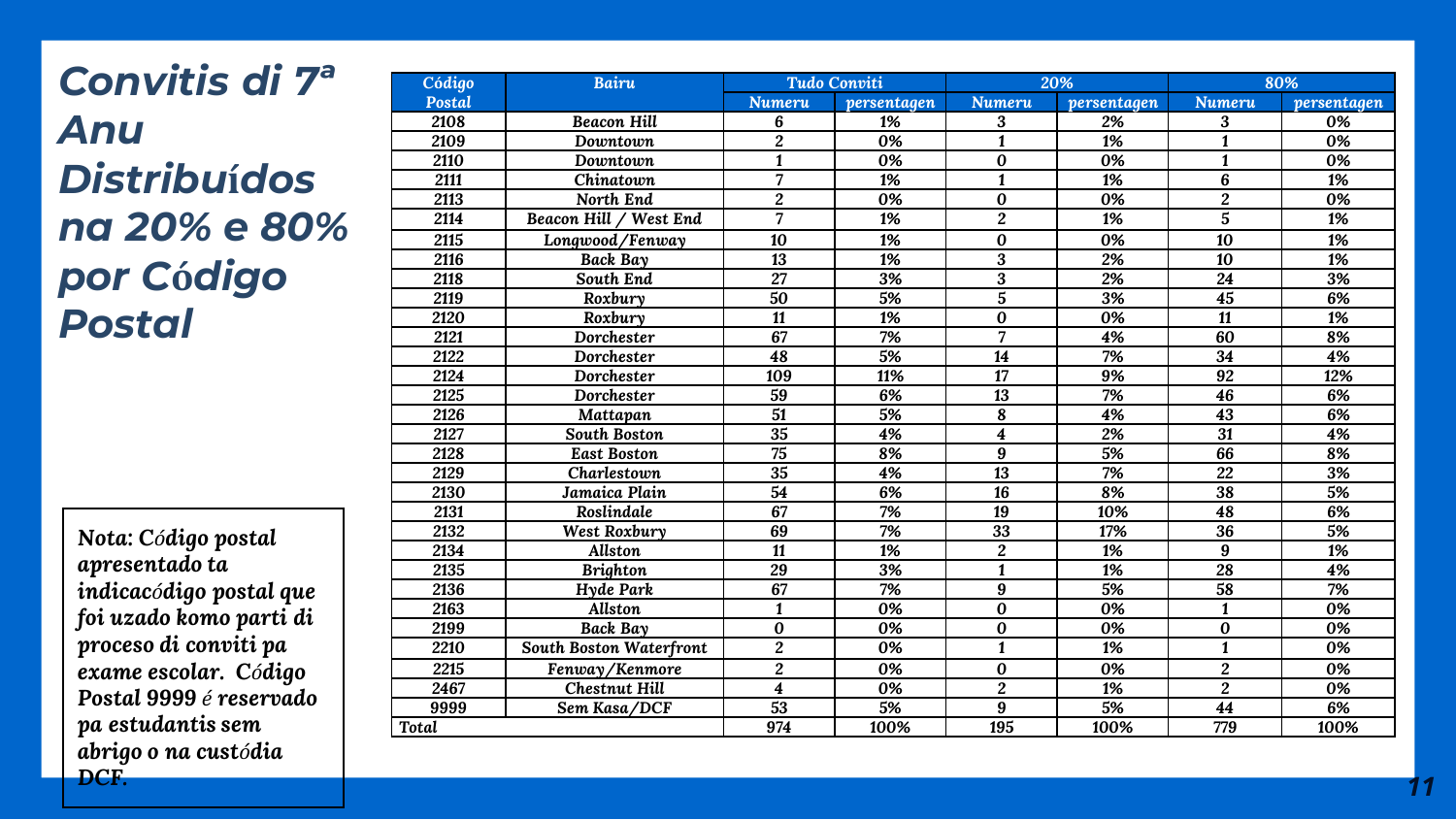# *Convitis di 9ª Anu Distribu* **í***dos na 20% e 80% por C* **ó***digo Postal*

*Nota: C ódigo postal apresentado ta indicac ódigo postal que foi uzado komo parti di proceso di conviti pa exame escolar. C ódigo Postal 9999 é reservado pa estudantis sem abrigo o na cust ódia DCF.*

| Código | <b>Bairu</b>            |                         | <b>Tudo Conviti</b><br>20% |                |                  | 80%             |             |
|--------|-------------------------|-------------------------|----------------------------|----------------|------------------|-----------------|-------------|
| Postal |                         | <b>Numeru</b>           | persentagen                | <b>Numeru</b>  | persentagen      | <b>Numeru</b>   | persentagen |
|        |                         |                         |                            |                |                  |                 |             |
| 2108   | <b>Beacon Hill</b>      | 1                       | 0%                         | 0              | 0%               | 1               | 0%          |
| 2109   | Downtown                | $\mathbf{1}$            | 0%                         | $\bf{0}$       | 0%               | $\mathbf{1}$    | 0%          |
| 2110   | Downtown                | $\mathbf{1}$            | 0%                         | $\bf{0}$       | 0%               | $\mathbf{1}$    | 0%          |
| 2111   | Chinatown               | $\overline{c}$          | 1%                         | $\bf{0}$       | 0%               | $\overline{2}$  | 1%          |
| 2113   | North End               | $\mathbf{1}$            | 0%                         | $\bf{0}$       | 0%               | $\mathbf{1}$    | 0%          |
| 2114   | Beacon Hill / West End  | $\overline{c}$          | 1%                         | $\bf{0}$       | 0%               | $\overline{2}$  | 1%          |
| 2115   | Longwood/Fenway         | 5                       | 1%                         | $\mathbf{1}$   | 1%               | 4               | 1%          |
| 2116   | <b>Back Bay</b>         | $\overline{\mathbf{4}}$ | 1%                         | $\overline{2}$ | 3%               | $\overline{2}$  | 1%          |
| 2118   | South End               | 11                      | 3%                         | 3              | 4%               | 8               | 3%          |
| 2119   | Roxbury                 | 20                      | 6%                         | 5              | 7%               | 15              | 5%          |
| 2120   | Roxbury                 | $\overline{\mathbf{4}}$ | 1%                         | $\bf{0}$       | $\overline{0\%}$ | 4               | 1%          |
| 2121   | Dorchester              | 23                      | 7%                         | $\overline{2}$ | 3%               | 21              | 8%          |
| 2122   | Dorchester              | $\overline{20}$         | 6%                         | 8              | 12%              | 12              | 4%          |
| 2124   | Dorchester              | 42                      | 12%                        | 10             | 15%              | $\overline{32}$ | 12%         |
| 2125   | Dorchester              | 20                      | 6%                         | 4              | 6%               | 16              | 6%          |
| 2126   | Mattapan                | 27                      | 8%                         | 11             | 16%              | 16              | 6%          |
| 2127   | <b>South Boston</b>     | 12                      | 4%                         | $\mathbf{1}$   | 1%               | 11              | 4%          |
| 2128   | <b>East Boston</b>      | 28                      | 8%                         | 5              | 7%               | 23              | 8%          |
| 2129   | Charlestown             | 9                       | 3%                         | $\mathbf{1}$   | 1%               | 8               | 3%          |
| 2130   | Jamaica Plain           | 17                      | 5%                         | 4              | 6%               | $\overline{13}$ | 5%          |
| 2131   | Roslindale              | 18                      | 5%                         | $\overline{c}$ | 3%               | 16              | 6%          |
| 2132   | <b>West Roxbury</b>     | 12                      | 4%                         | $\bf{0}$       | 0%               | 12              | 4%          |
| 2134   | <b>Allston</b>          | $\overline{\mathbf{4}}$ | 1%                         | $\mathbf{1}$   | 1%               | 3               | 1%          |
| 2135   | <b>Brighton</b>         | 10                      | 3%                         | $\mathbf{1}$   | 1%               | 9               | 3%          |
| 2136   | Hyde Park               | $\overline{24}$         | 7%                         | 4              | 6%               | 20              | 7%          |
| 2163   | Allston                 | $\bf{0}$                | 0%                         | $\bf{0}$       | 0%               | 0               | 0%          |
| 2199   | <b>Back Bay</b>         | $\bf{0}$                | 0%                         | $\bf{0}$       | 0%               | 0               | 0%          |
| 2210   | South Boston Waterfront | $\mathbf{1}$            | 0%                         | $\bf{0}$       | 0%               | $\mathbf{1}$    | 0%          |
| 2215   | Fenway/Kenmore          | $\mathbf{1}$            | 0%                         | $\bf{0}$       | 0%               | $\mathbf{1}$    | 0%          |
| 2467   | <b>Chestnut Hill</b>    | $\bf{0}$                | 0%                         | $\bf{0}$       | 0%               | $\bf{0}$        | 0%          |
| 9999   | Sem Kasa/DCF            | $\overline{20}$         | 6%                         | $\overline{2}$ | 3%               | 18              | 7%          |
| Total  |                         | 340                     | 100%                       | 67             | 100%             | 273             | 100%        |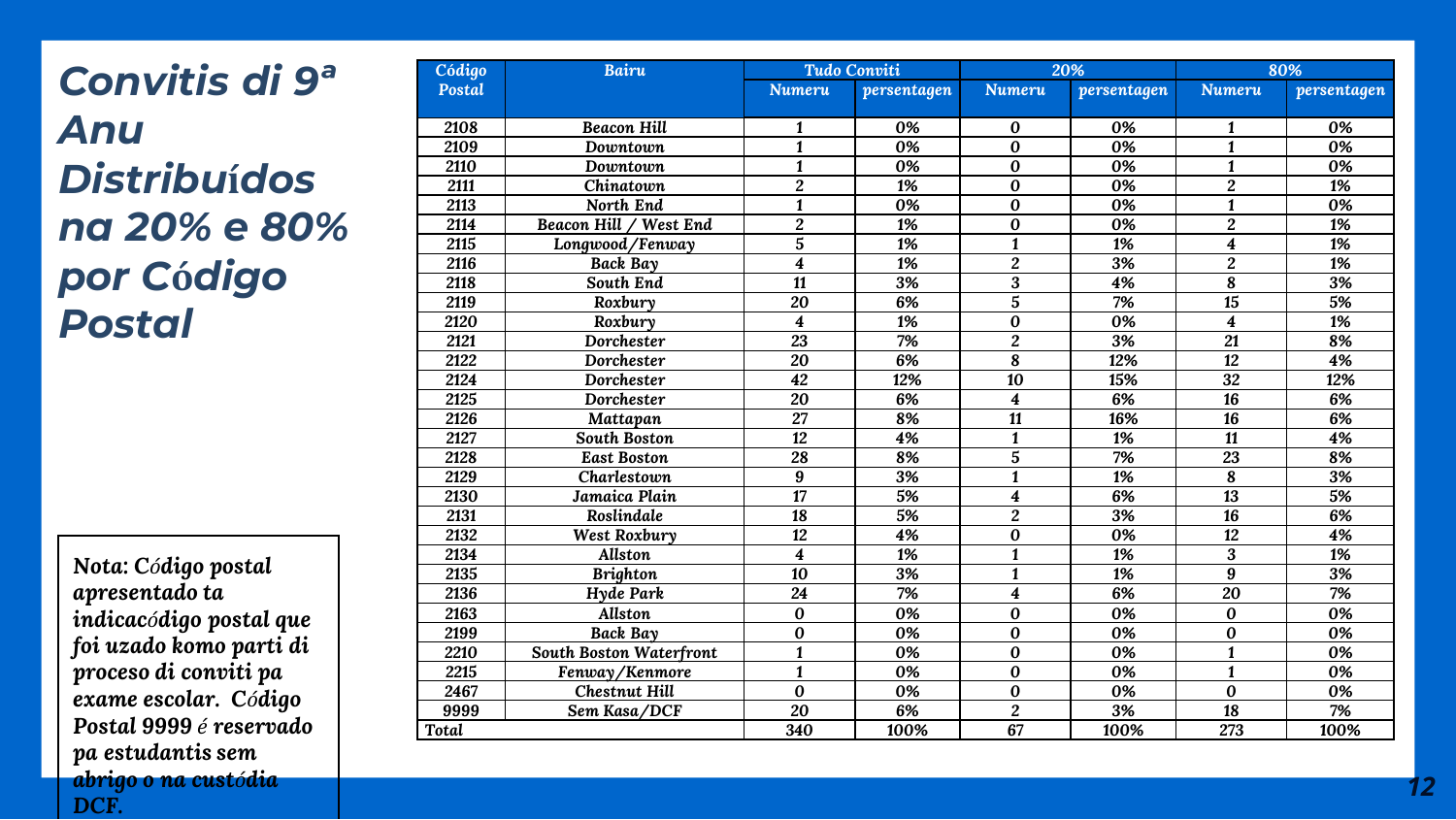### Convitis por Código Postal

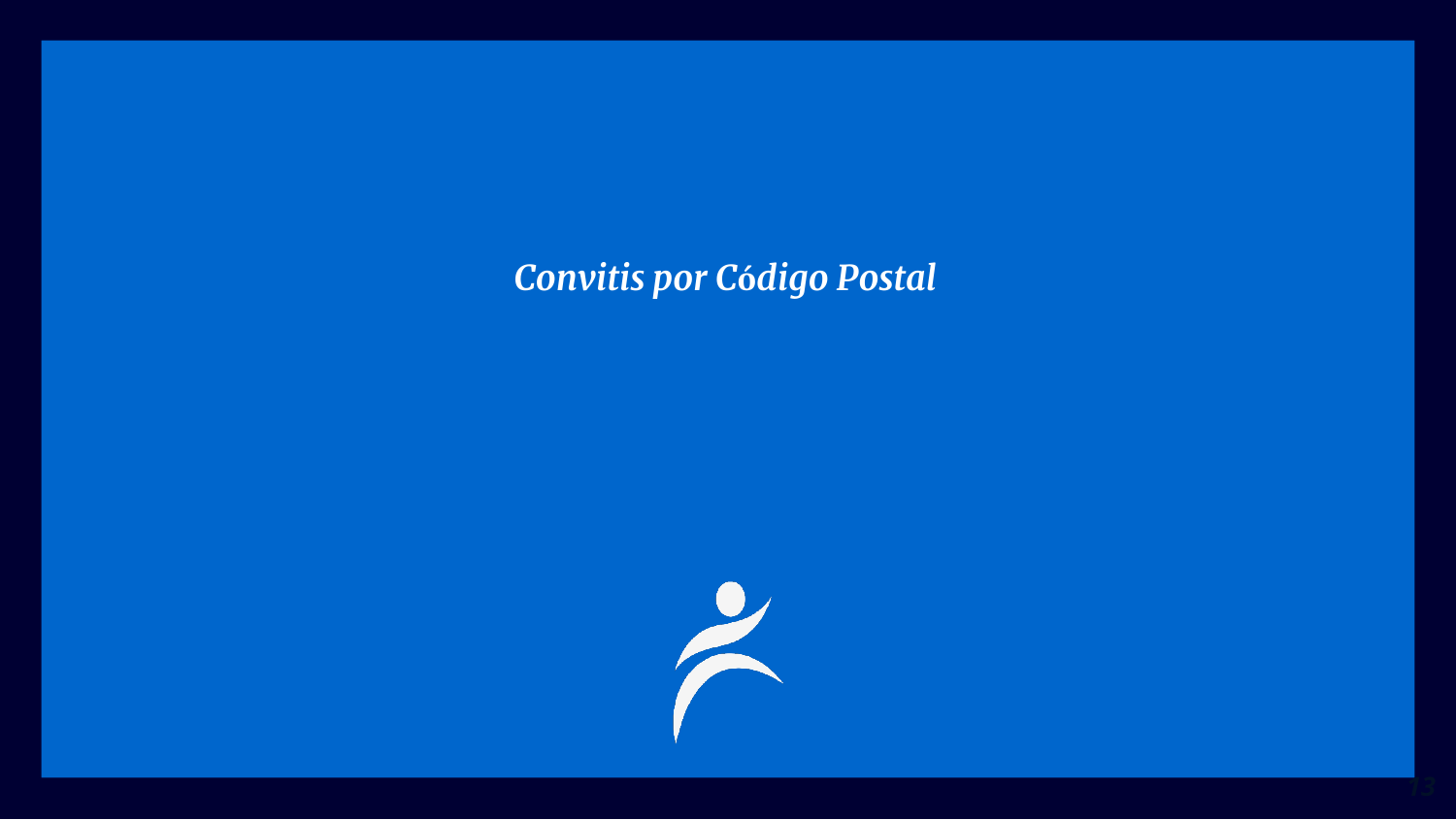# *Convitis di 7ª Anu Distribu***í***dos na SY20-21 e SY21- 22 por C***ó***digo Postal*

*Nota: Código postal apresentado ta indicacódigo postal que foi uzado komo parti di proceso di conviti pa exame escolar. Código Postal 9999 é reservado pa estudantis sem abrigo o na custódia DCF. Es Código Postal ka foi uzado na SY20-21 Estudantis que é sem abrigo fora di Boston ka incluídos na números SY20-21.*

|                         |                                | Rendimentu                                                         | SY20-21           |                 | <b>SY21-22</b>          |                 |
|-------------------------|--------------------------------|--------------------------------------------------------------------|-------------------|-----------------|-------------------------|-----------------|
| Código<br><b>Postal</b> | <b>Bairu</b>                   | <b>Famíliar Mediano</b><br>(ku fidjos menoris di<br><b>18 ano)</b> | <b>Numeru</b>     | persentag<br>en | <b>Numeru</b>           | persenta<br>gen |
| 2108                    | <b>Beacon Hill</b>             | 245 781\$                                                          | $\mathbf{1}$      | 0%              | 6                       | 1%              |
| 2109                    | Downtown                       | 226 518\$                                                          | 7                 | 1%              | $\overline{c}$          | 0%              |
| 2110                    | Downtown                       | 191099\$                                                           | 7                 | 1%              | $\mathbf{1}$            | 0%              |
| 2111                    | Chinatown                      | 38 846\$                                                           | $\overline{24}$   | 2%              | 7                       | 1%              |
| 2113                    | North End                      | 167566\$                                                           | 7                 | 1%              | $\overline{c}$          | 0%              |
| 2114                    | Beacon Hill / West End         | 191131\$                                                           | 19                | 2%              | $\overline{7}$          | 1%              |
| 2115                    | Longwood/Fenway                | 26 958\$                                                           | 14                | 1%              | 10                      | 1%              |
| 2116                    | <b>Back Bay</b>                | 206 054\$                                                          | 27                | 3%              | 13                      | 1%              |
| 2118                    | South End                      | 51000\$                                                            | 36                | 4%              | 27                      | 3%              |
| 2119                    | Roxbury                        | 29568\$                                                            | 27                | 3%              | 50                      | 5%              |
| 2120                    | Roxbury                        | 34 981\$                                                           | 16                | 2%              | 11                      | 1%              |
| 2121                    | Dorchester                     | 28 964\$                                                           | 27                | 3%              | 67                      | 7%              |
| 2122                    | Dorchester                     | 51354\$                                                            | 62                | 6%              | 48                      | 5%              |
| 2124                    | Dorchester                     | 45 906\$                                                           | 84                | 8%              | 109                     | 11%             |
| 2125                    | Dorchester                     | 53 828\$                                                           | 47                | 5%              | 59                      | 6%              |
| 2126                    | Mattapan                       | 50 011\$                                                           | 20                | 2%              | 51                      | 5%              |
| 2127                    | <b>South Boston</b>            | 61524\$                                                            | 34                | 3%              | 35                      | 4%              |
| 2128                    | <b>East Boston</b>             | 40 313\$                                                           | 57                | 6%              | 75                      | 8%              |
| 2129                    | Charlestown                    | 150 000\$                                                          | $\overline{56}$   | 5%              | 35                      | 4%              |
| 2130                    | Jamaica Plain                  | 105750\$                                                           | 77                | 8%              | 54                      | 6%              |
| 2131                    | Roslindale                     | 84 670\$                                                           | 94                | 9%              | 67                      | 7%              |
| 2132                    | West Roxbury                   | 138 800\$                                                          | $\overline{133}$  | 13%             | 69                      | 7%              |
| 2134                    | Allston                        | 62 132\$                                                           | 17                | 2%              | 11                      | 1%              |
| 2135                    | <b>Brighton</b>                | 98 013\$                                                           | 52                | 5%              | 29                      | 3%              |
| 2136                    | Hyde Park                      | 58 453\$                                                           | 67                | 7%              | 67                      | 7%              |
| 2163                    | Allston                        | 63 333\$                                                           | $\bf{0}$          | 0%              | $\mathbf{1}$            | 0%              |
| 2199                    | <b>Back Bay</b>                | 91 125\$                                                           | $\bf{0}$          | 0%              | 0                       | 0%              |
| 2210                    | <b>South Boston Waterfront</b> | 213 068\$                                                          | $\overline{c}$    | 0%              | $\boldsymbol{2}$        | 0%              |
| 2215                    | Fenway/Kenmore                 | 78 4 8 7 \$                                                        | 8                 | 1%              | $\overline{c}$          | 0%              |
| 2467                    | <b>Chestnut Hill</b>           | 195 539\$                                                          | 3                 | 0%              | $\overline{\mathbf{4}}$ | 0%              |
| 9999                    | Sem Kasa/DCF                   | **                                                                 | Ka uza na SY20-21 |                 | 53                      | 5%              |
|                         | Total                          |                                                                    | 1025              | 100%            | 974                     | 100%            |

*14*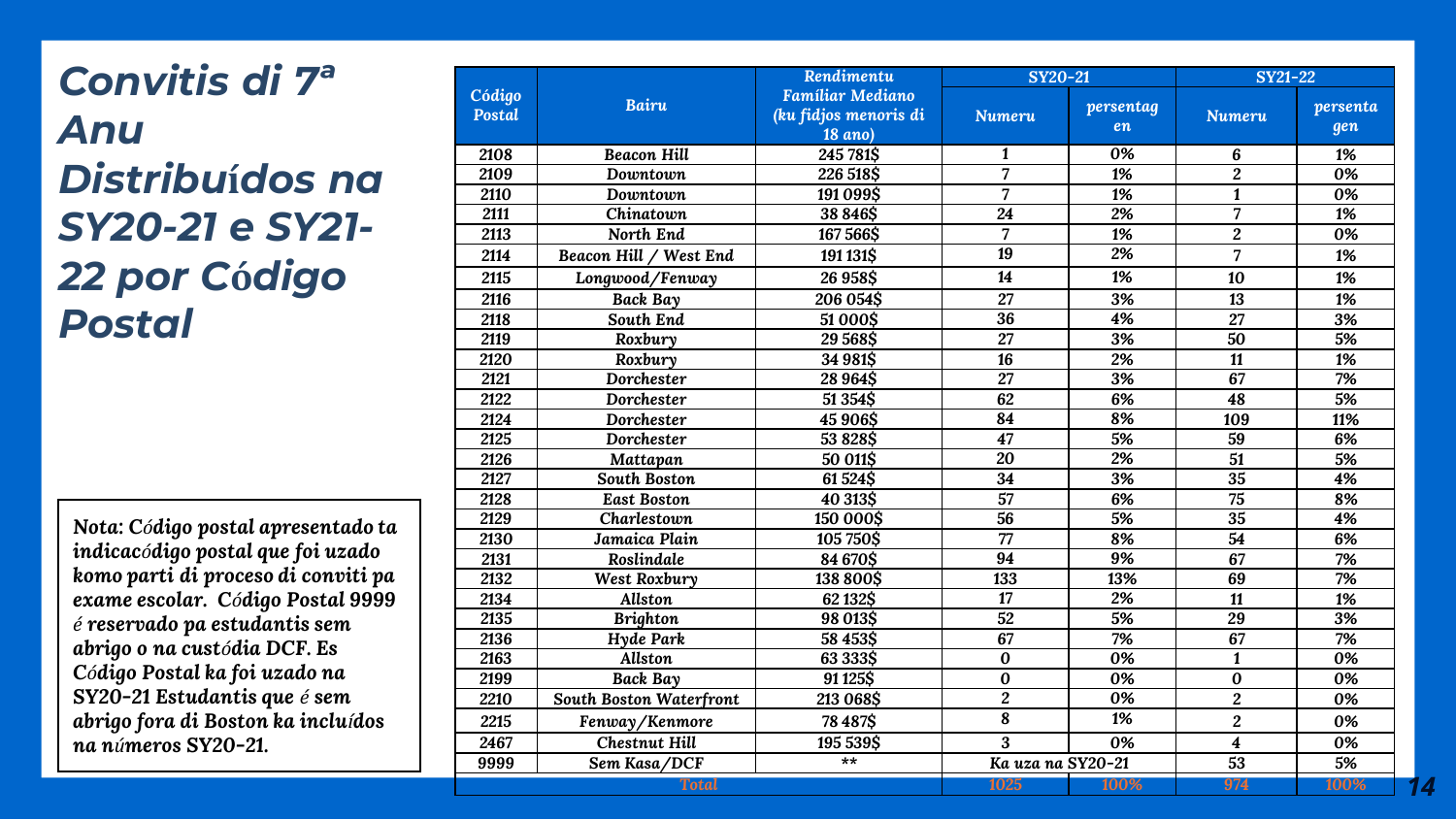# *Convitis di 9ª Anu Distribu***í***dos na SY20-21 e SY21- 22 por C***ó***digo Postal*

*Nota: Código postal apresentado ta indicacódigo postal que foi uzado komo parti di proceso di conviti pa exame escolar. Código Postal 9999 é reservado pa estudantis sem abrigo o na custódia DCF. Es Código Postal ka foi uzado na SY20-21 Estudantis que é sem abrigo fora di Boston ka incluídos na números SY20-21.*

|               |                         | Rendimentu Famíliar                      |                 | SY20-21           | $SY21-22$               |             |
|---------------|-------------------------|------------------------------------------|-----------------|-------------------|-------------------------|-------------|
| Código Postal | <b>Bairu</b>            | Mediano (ku fidjos<br>menoris di 18 ano) | <b>Numeru</b>   | persentagen       | <b>Numeru</b>           | persentagen |
| 2108          | <b>Beacon Hill</b>      | 245 781\$                                | 0               | 0%                | 1                       | 0%          |
| 2109          | Downtown                | 226 518\$                                | $\mathbf{1}$    | 0%                | $\mathbf{1}$            | 0%          |
| 2110          | Downtown                | 191099\$                                 | 0               | 0%                | $\mathbf{1}$            | 0%          |
| 2111          | Chinatown               | 38 846\$                                 | 9               | 2%                | $\overline{c}$          | 1%          |
| 2113          | North End               | 167566\$                                 | $\overline{c}$  | 0%                | $\mathbf{1}$            | 0%          |
| 2114          | Beacon Hill / West End  | 191131\$                                 | 3               | 1%                | $\overline{2}$          | 1%          |
| 2115          | Longwood/Fenway         | 26958\$                                  | 11              | 3%                | 5                       | 1%          |
| 2116          | Back Bay                | 206 054\$                                | 8               | 2%                | $\overline{\mathbf{4}}$ | 1%          |
| 2118          | South End               | 51000\$                                  | 11              | 3%                | $\overline{11}$         | 3%          |
| 2119          | Roxbury                 | 29568\$                                  | 25              | 6%                | 20                      | 6%          |
| 2120          | Roxbury                 | 34 981\$                                 | 13              | 3%                | $\overline{\mathbf{4}}$ | 1%          |
| 2121          | Dorchester              | 28964\$                                  | 22              | 5%                | 23                      | 7%          |
| 2122          | Dorchester              | 51 354\$                                 | 32              | 8%                | 20                      | 6%          |
| 2124          | Dorchester              | 45 906\$                                 | $\overline{43}$ | 11%               | $\overline{42}$         | 12%         |
| 2125          | Dorchester              | 53828\$                                  | $\overline{32}$ | 8%                | 20                      | 6%          |
| 2126          | Mattapan                | 50 011\$                                 | 17              | 4%                | 27                      | 8%          |
| 2127          | <b>South Boston</b>     | 61524\$                                  | 11              | 3%                | 12                      | 4%          |
| 2128          | <b>East Boston</b>      | 40 313\$                                 | 21              | 5%                | 28                      | 8%          |
| 2129          | Charlestown             | 150 000\$                                | 14              | 3%                | 9                       | 3%          |
| 2130          | Jamaica Plain           | 105750\$                                 | 20              | 5%                | $\overline{17}$         | 5%          |
| 2131          | Roslindale              | 84 670\$                                 | 25              | 6%                | 18                      | 5%          |
| 2132          | West Roxbury            | 138 800\$                                | $\overline{22}$ | 5%                | $\overline{12}$         | 4%          |
| 2134          | <b>Allston</b>          | 62 132S                                  | 10              | 2%                | 4                       | 1%          |
| 2135          | <b>Brighton</b>         | 98 013\$                                 | 17              | 4%                | 10                      | 3%          |
| 2136          | Hyde Park               | 58 4 53\$                                | $\overline{35}$ | 9%                | $\overline{24}$         | 7%          |
| 2163          | Allston                 | 63 333\$                                 | 0               | 0%                | $\bf{0}$                | 0%          |
| 2199          | Back Bay                | 91125\$                                  | 0               | 0%                | $\bf{0}$                | 0%          |
| 2210          | South Boston Waterfront | 213 068\$                                | 0               | 0%                | $\mathbf{1}$            | 0%          |
| 2215          | Fenway/Kenmore          | 78487\$                                  | 1               | 0%                | $\mathbf{1}$            | 0%          |
| 2467          | <b>Chestnut Hill</b>    | 195 539\$                                | $\mathbf{1}$    | 0%                | $\bf{0}$                | 0%          |
| 9999          | Sem Kasa/DCF            | $**$                                     |                 | Ka uza na SY20-21 | 20                      | 6%          |
|               | <b>Total</b>            |                                          | 406             | 100%              | 340                     | 100%        |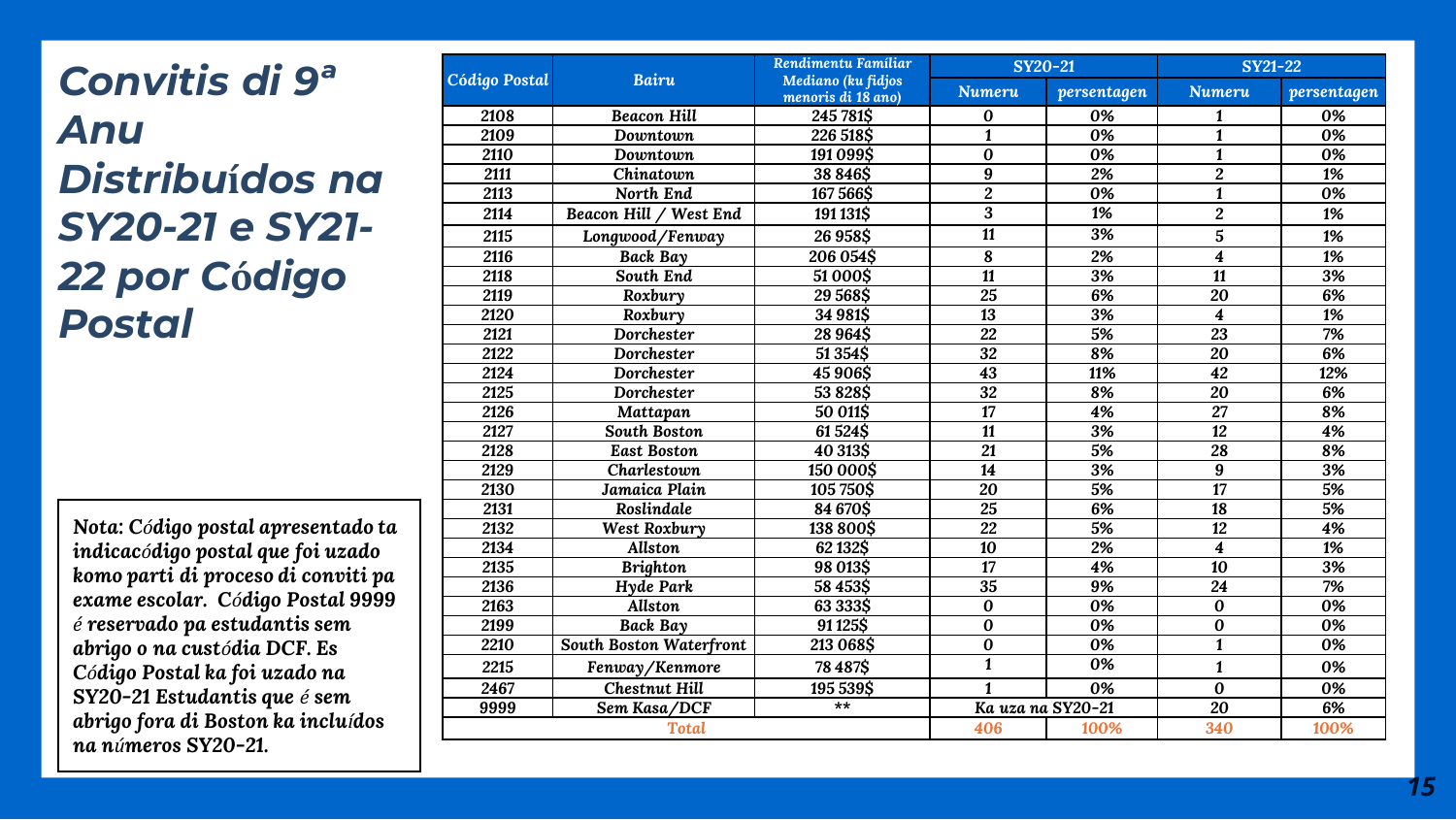#### Estudantis di Inglês e Alunos ku Defisiensia

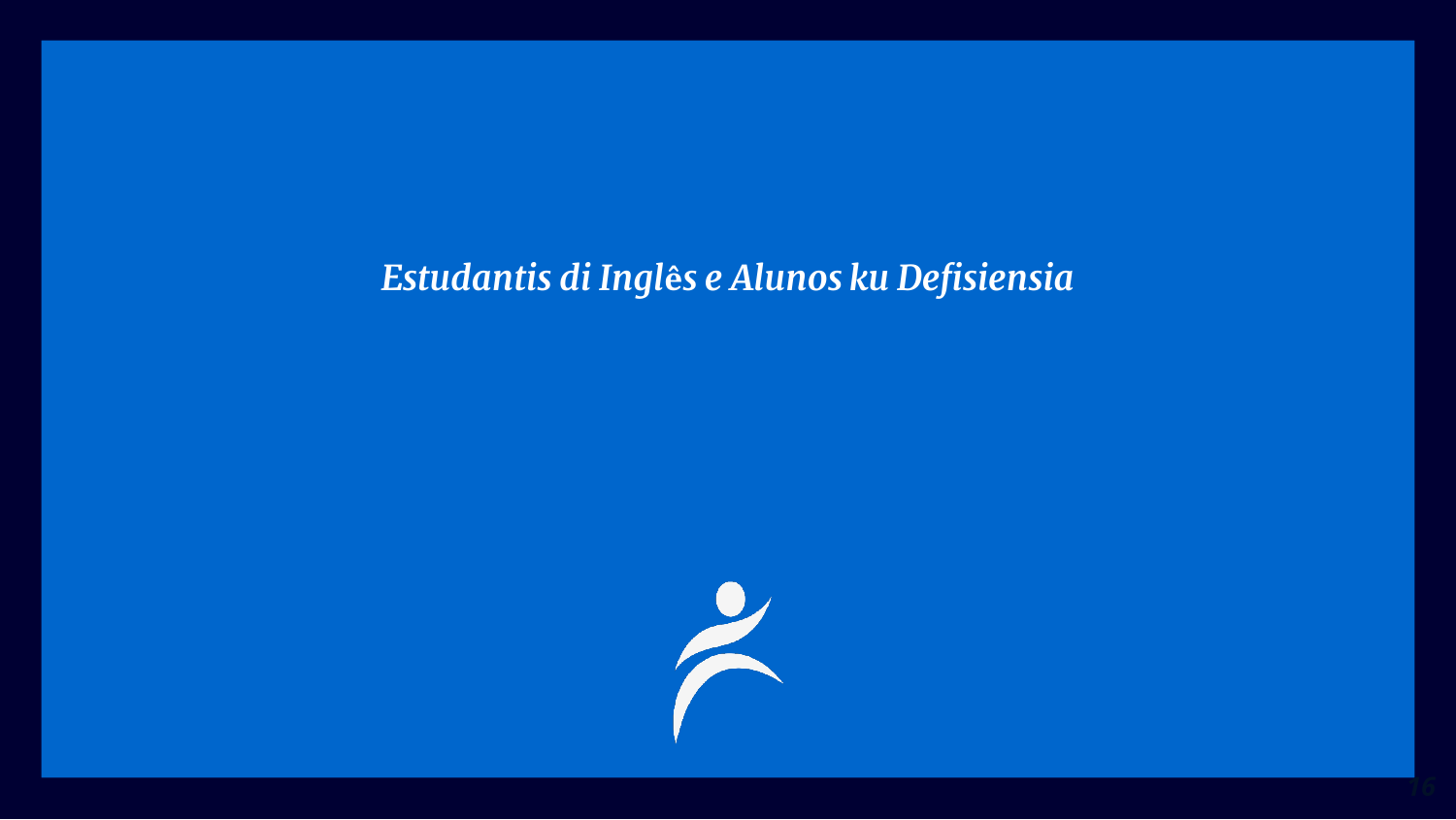# *Convitis pa Alunus di Ingl***é***s por N***í***vel di ELD*

| 7º Anu - Estudantis Convidadus por Nível di ELD - Tudo Eskolas |               |               |      |                         |  |  |  |
|----------------------------------------------------------------|---------------|---------------|------|-------------------------|--|--|--|
| Nível di ELD                                                   | <b>SY2021</b> | <b>SY2122</b> |      | $SY2021 - %$ SY2122 - % |  |  |  |
|                                                                |               | 2             | 0%   | 3%                      |  |  |  |
|                                                                |               |               | 0%   | 6%                      |  |  |  |
| 3                                                              |               | 5             | 8%   | 7%                      |  |  |  |
|                                                                |               | 45            | 8%   | 67%                     |  |  |  |
| 5                                                              | 11            | 11            | 85%  | 16%                     |  |  |  |
| Total                                                          | 13            | 67            | 100% | 100%                    |  |  |  |

|              | 9º Anu - Estudantis Convidadus por Nível di ELD - Tudo |                |         |              |  |  |  |
|--------------|--------------------------------------------------------|----------------|---------|--------------|--|--|--|
|              |                                                        | <b>Eskolas</b> |         |              |  |  |  |
| Nível di ELD | <b>SY2021</b>                                          | <b>SY2122</b>  | SY2021- | $SY2122 - %$ |  |  |  |
|              |                                                        |                | %       |              |  |  |  |
| 1            | 2                                                      | 2              | 7%      | 5%           |  |  |  |
| 2            | 1                                                      | 5              | 4%      | 12%          |  |  |  |
| 3            | 5                                                      | 8              | 18%     | 19%          |  |  |  |
| 4            | 14                                                     | 15             | 50%     | 36%          |  |  |  |
| 5            | 6                                                      | 12             | 21%     | 29%          |  |  |  |
| <b>Total</b> | 28                                                     | 42             | 100%    | 100%         |  |  |  |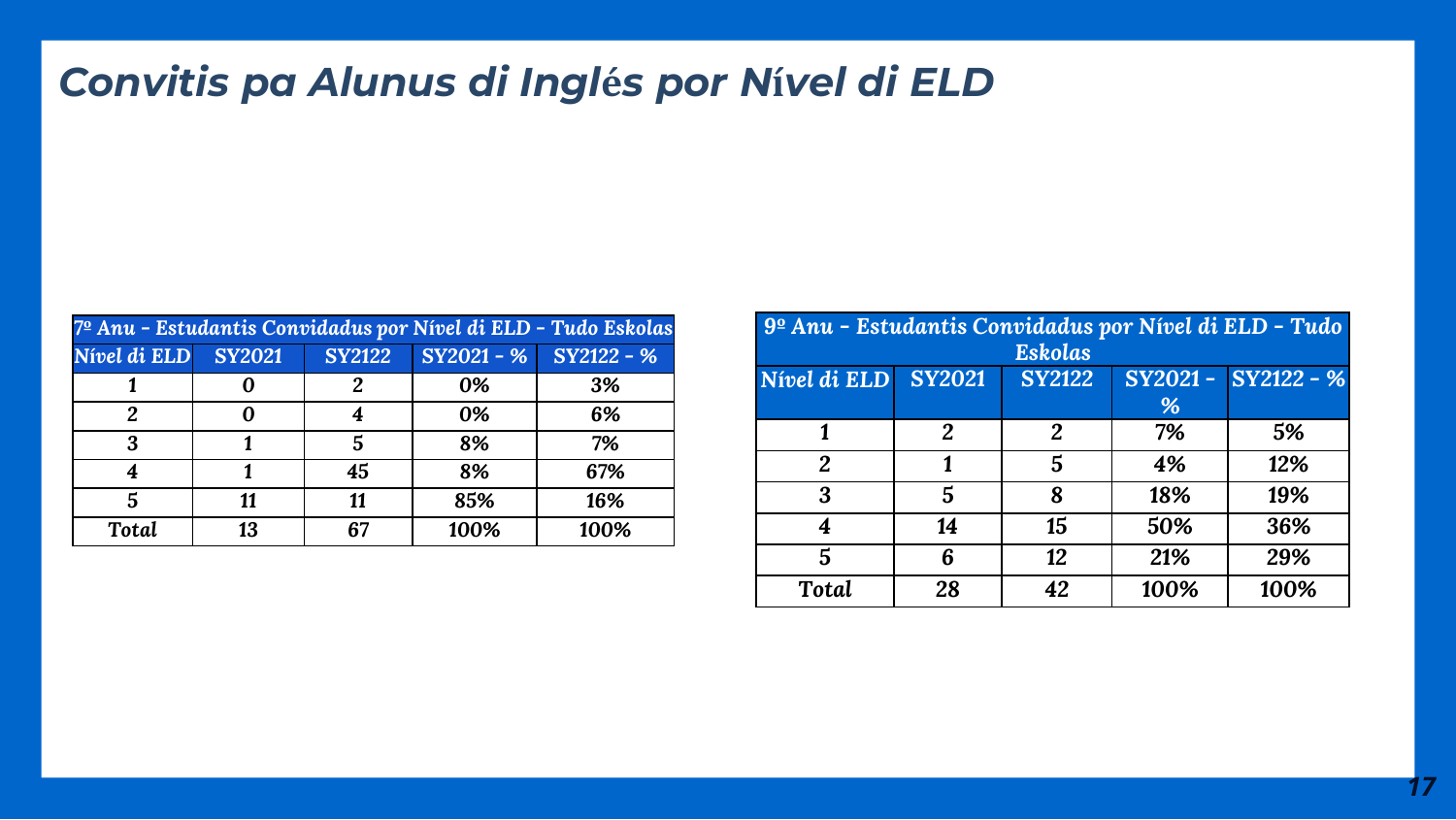## *Convitis pa Estudantis ku Defisiensia por Cenario*

| 7º Anu - Estudantis Convidadus por Cenario - Tudo Eskolas |               |               |                         |      |  |  |  |
|-----------------------------------------------------------|---------------|---------------|-------------------------|------|--|--|--|
| Cenario                                                   | <b>SY2021</b> | <b>SY2122</b> | $SY2021 - %$ SY2122 - % |      |  |  |  |
| Siparadu<br>Substansialmenti                              |               |               | 0%                      | 9%   |  |  |  |
| Inkluzon                                                  |               | 16            | 27%                     | 37%  |  |  |  |
| Recursos /<br>Serviços<br>Relacionados                    | 19            | 23            | 73%                     | 53%  |  |  |  |
| <b>Total</b>                                              | 26            | 43            | 100%                    | 100% |  |  |  |

| 9º Anu - Estudantis Convidadus por Cenario - Tudo Eskolas |               |    |                            |      |  |  |  |
|-----------------------------------------------------------|---------------|----|----------------------------|------|--|--|--|
| Cenario                                                   | <b>SY2021</b> |    | SY2122 SY2021 - % SY2122 - |      |  |  |  |
|                                                           |               |    |                            | %    |  |  |  |
| Siparadu                                                  |               | 5  | 0%                         | 22%  |  |  |  |
| ${\small\textbf{Substansialmenti}}$                       |               |    |                            |      |  |  |  |
| Inkluzon                                                  |               | 4  | 0%                         | 17%  |  |  |  |
| Recursos /                                                | 8             | 14 | 100%                       | 61%  |  |  |  |
| <b>Servicos</b>                                           |               |    |                            |      |  |  |  |
| Relacionados                                              |               |    |                            |      |  |  |  |
| Total                                                     | 8             | 23 | 100%                       | 100% |  |  |  |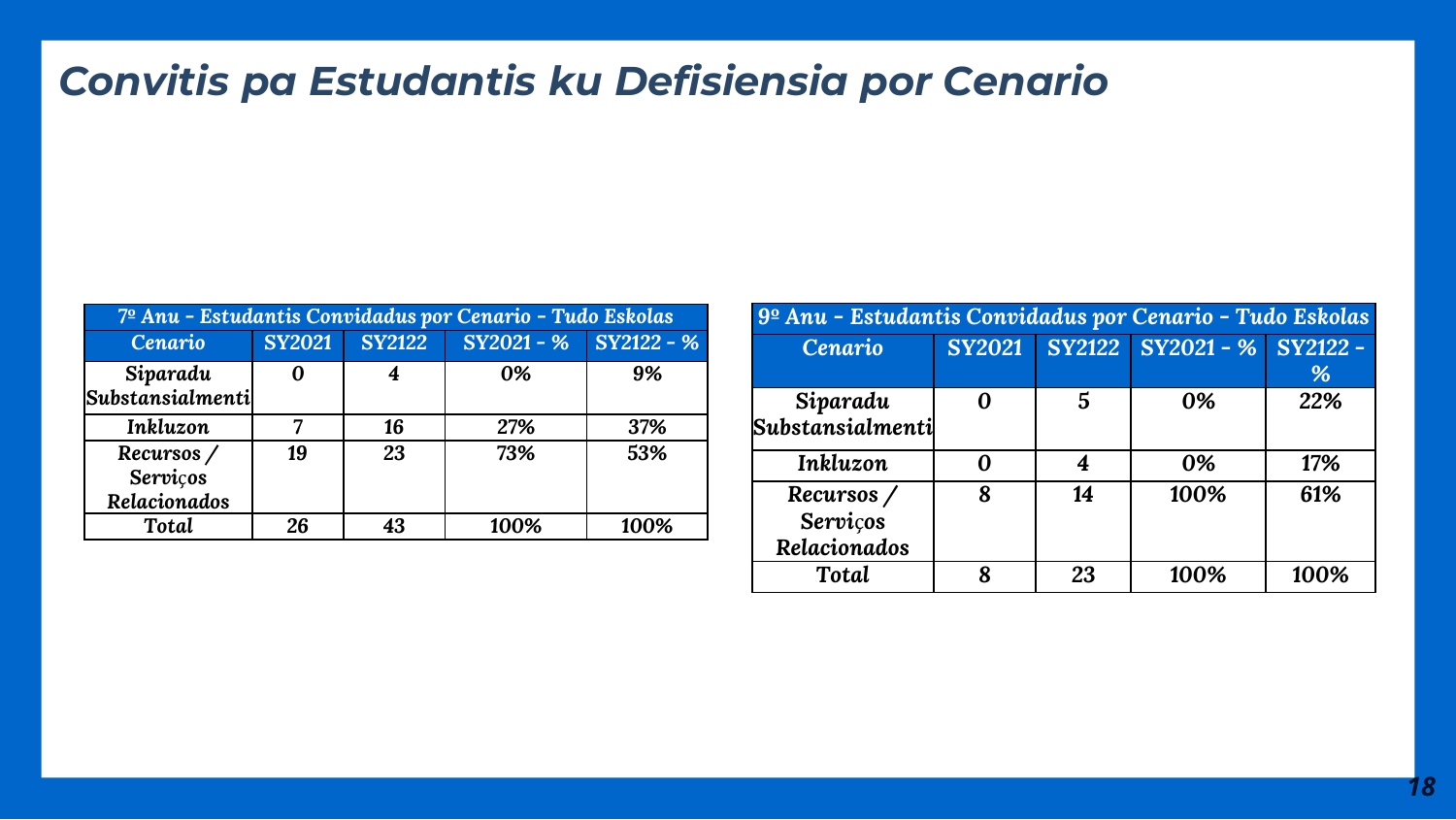#### Enviu di Eskola

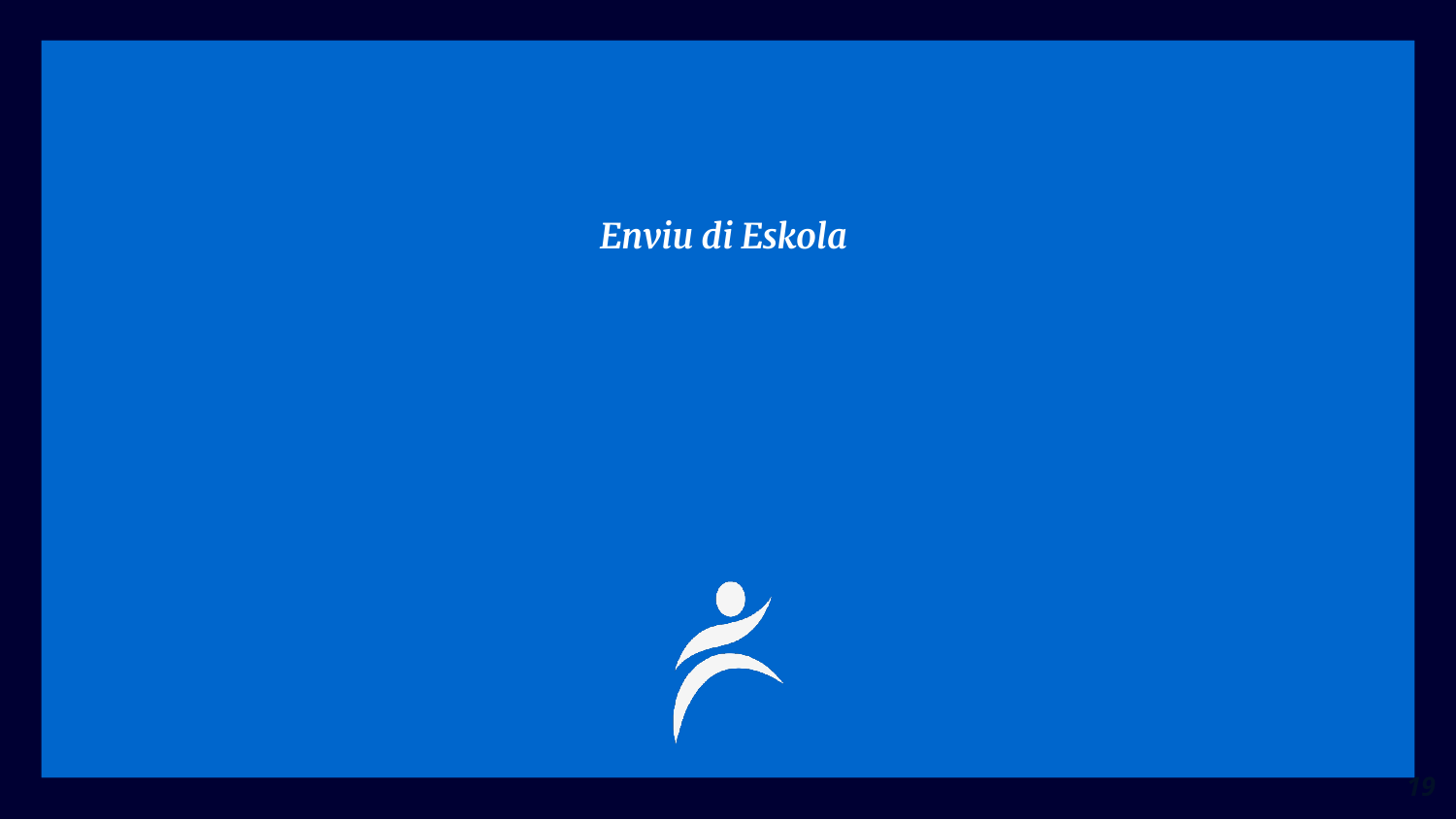### *Enviu di Convitis pa SY21-22 di Eskolas que Recebi Menos Convitis na 7ª Anu*

| Recusadu di 10+ lugaris (12)                  | Recusadu di 5-9 lugaris (16)            | Recusadu di 5 o menus lugaris (29)            |                                    |
|-----------------------------------------------|-----------------------------------------|-----------------------------------------------|------------------------------------|
| <b>Boston Teachers Union K-8 Pilot School</b> | <b>Boston Collegiate Charter School</b> | Academy Of Pacific Rim                        | Neighborhood Schools               |
| Edwards Middle*                               | Academia di Boston Green                | <b>Atrium School</b>                          | Perry K-8 School                   |
| <b>Eliot K-8 Innovation School</b>            | <b>Brooke Roslindale</b>                | Belmont Day School                            | Roxbury Prep Charter at Lucy Stone |
| Jackson-Mann K-8 School                       | Edison K-8 School                       | <b>Boston College High School</b>             | Roxbury Prep Charter School        |
| Kilmer K-8 School (4-8)                       | Frederick Pilot Middle School           | <b>Boston Collegiate Charter Lower School</b> | Solomon Schecter Day S             |
| Lyndon K-8 School                             | Gardner Pilot Academy                   | Brimmer & May School                          | <b>St Brendan School</b>           |
| Mario Umana Academy                           | Hennigan K-8 School                     | <b>British School Boston</b>                  | St Columbkille Elementary          |
| McKay K-8 School                              | Holy Name School                        | <b>Brooke Mattapan</b>                        | St Joseph Middle Need              |
| Ohrenberger School (3-8)                      | <b>Kingsley School</b>                  | <b>Chestnut Hill School</b>                   | St Mary Elementary                 |
| <b>Park Street School</b>                     | Metco                                   | Dexter School                                 | St Mary Of The Hills               |
| <b>Quincy Upper School</b>                    | Mt Alvernia Elementary                  | Hurley K-8 School                             | St Patrick Elementary Roxbury      |
| Warren-Prescott K-8 School                    | Pope John Paul II                       | <b>Jackson School</b>                         | Thacher Montessori                 |
|                                               | St Agatha School                        | <b>Learning Project</b>                       | Timilty Middle School              |
|                                               | <b>St John School</b>                   | Lyon K-8 School                               | Tobin K-8 School                   |
|                                               | <b>St Peter Academy</b>                 | Media and Technology Middle school            |                                    |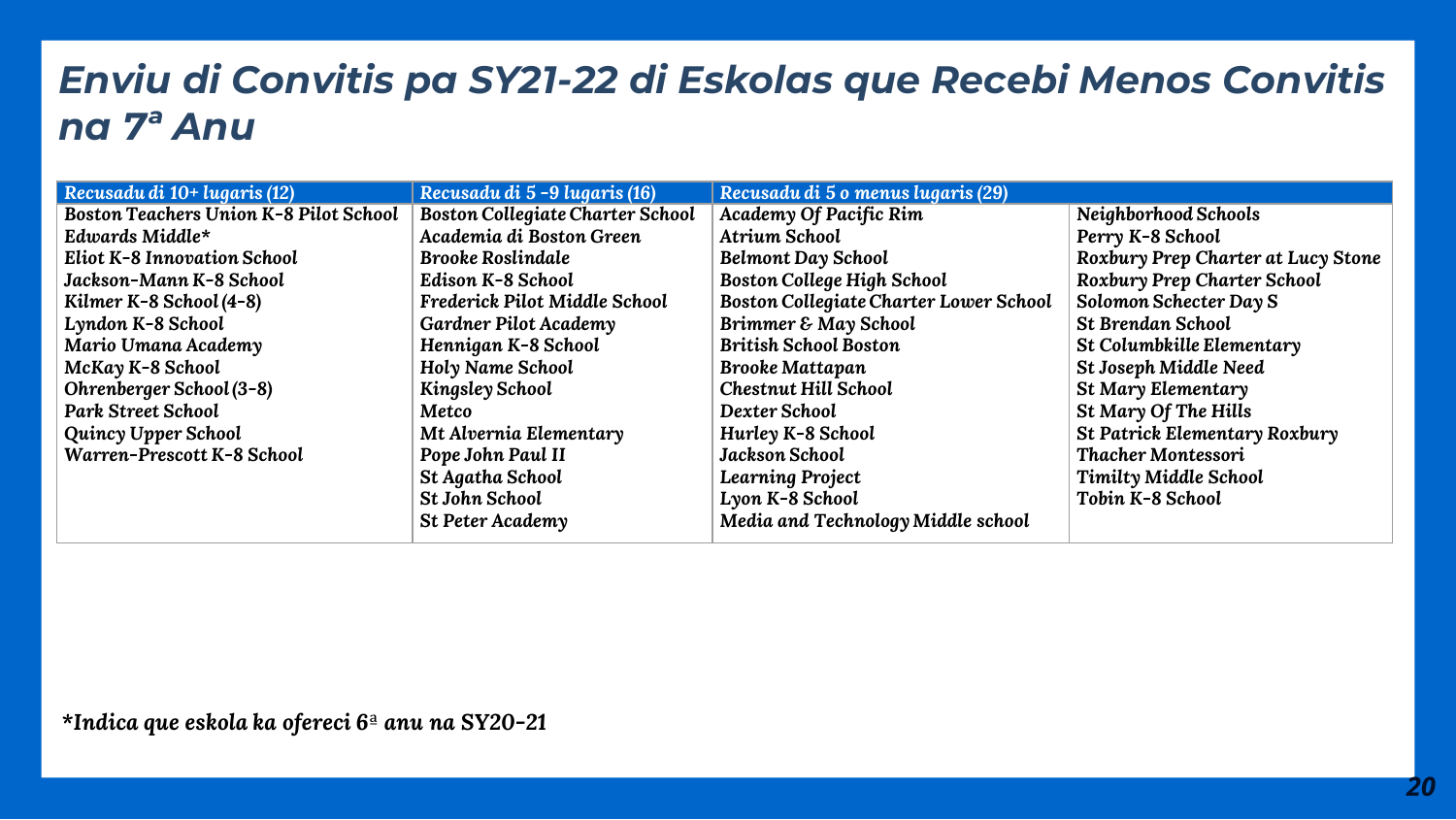#### *Enviu di Convitis pa SY21-22 di Eskolas que Recebi Mais Convitis na 7ª Anu*

| Sem alterason (8)                   | Aumentu di 5 o menus lugaris (37)        |                                   | Aumentu di 5-9 lugaris (13)           | Aumentu di 10+ lugaris (10) |
|-------------------------------------|------------------------------------------|-----------------------------------|---------------------------------------|-----------------------------|
| Benjamin Banneker School            | Alighieri Dante Montessori School        | Mission Hill K-8 School           | Harvard/Kent Elementary*              | Bradley Elementary*         |
| <b>Bridge Boston Charter School</b> | Berea Elem & Jr                          | Mother Caroline Academy           | Henderson K-12 Inclusion School Upper | Curley K-8 School           |
| Conservatory Lab Charter 3-8        | <b>Boston Preparatory Charter School</b> | Neighborhood House                | Kennedy Patrick Elem*                 | Everett Elementary*         |
| <b>Excel Academy Charter School</b> | <b>Brooke East Boston</b>                | <b>Orchard Gardens K-8 School</b> | Lee K-8 School                        | Hale Elementary*            |
| Orient Heights                      | Charles Brown Middle School (Newton)     | Our Lady Of Perpetual Help        | Murphy K-8 School                     | Kenny Elementary*           |
| Pope John Paul II                   | Codman Academy Charter K-8               | Perkins Elementary*               | Otis Elementary*                      | King K-8 School             |
| Roxbury Prep Charter School,        | Conley Elementary                        | Pope John Paul II                 | Sacred Heart Sch Rosli                | Manning Elementary*         |
| Dorchester                          | Dearborn 6-12 STEM Academy               | Rashi School                      | Trotter K-8 School                    | Mildred Avenue K-8 School   |
| Thayer Academy                      | Dedham Country Day School                | Renaissance Elementary            | <b>UP Academy Dorchester</b>          | O'Donnell Elementary*       |
| The Park School                     | Delphi Academy                           | Roosevelt K-8 School (2-8)        |                                       | <b>UP Academy Boston</b>    |
|                                     | <b>East Boston Central</b>               | Shady Hill School                 |                                       |                             |
|                                     | Excel Academy Charter                    | <b>Shaloh House</b>               |                                       |                             |
|                                     | Guild Elementary*                        | South Boston Catholic Academy     |                                       |                             |
|                                     | Haley Pilot School                       | St Joseph School (Needham)        |                                       |                             |
|                                     | Hernandez K-8 School                     | <b>St Theresa School</b>          |                                       |                             |
|                                     | Higginson-Lewis K-8 School               | TechBoston Academy (6-12)         |                                       |                             |
|                                     | <b>Irving Middle School</b>              | The Advent School                 |                                       |                             |
|                                     | <b>KIPP Academy Boston</b>               | Young Achievers K-8 School        |                                       |                             |
|                                     | McCormack Middle School                  |                                   |                                       |                             |
|                                     |                                          |                                   |                                       |                             |
|                                     |                                          |                                   |                                       |                             |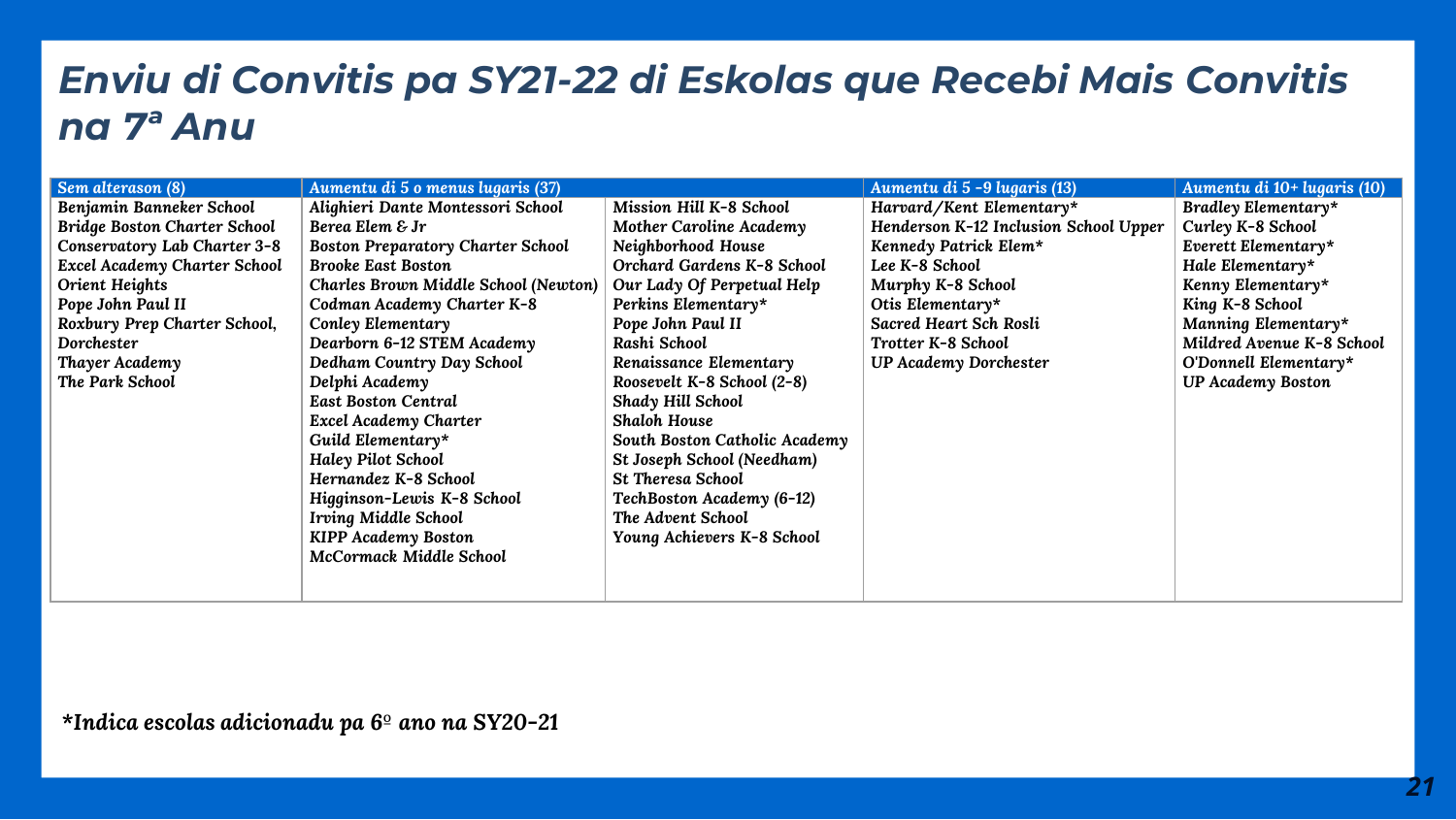### *Dados di Clasifikason*



*22*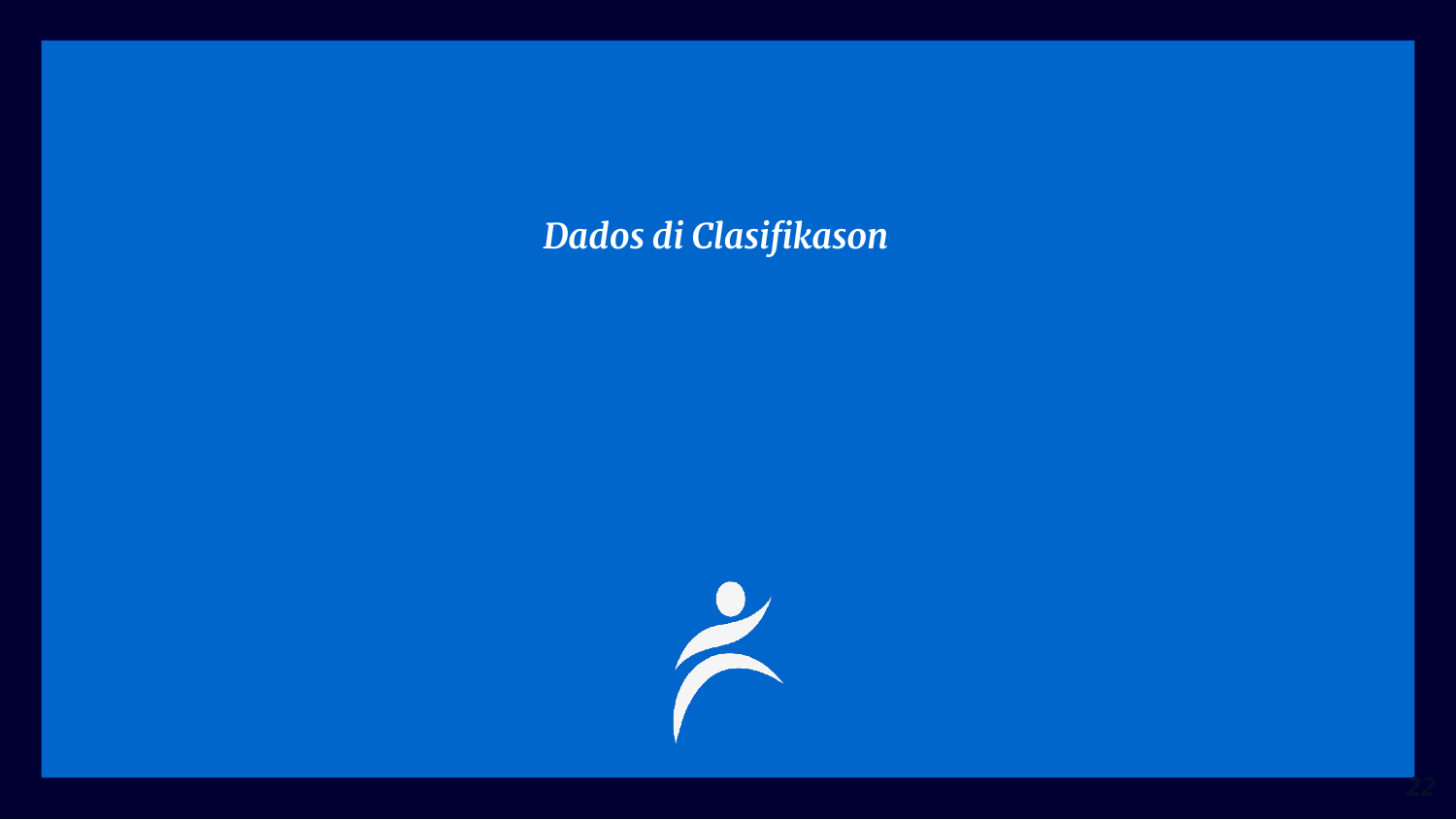#### *Percentagem di Primeiro Escolha por C***ó***digo Postal (7ª Anu)*

| Código | <b>Bairu</b>           | <b>Total di</b>   | <b>BLS</b> | <b>BLA</b> | O'Bryant |
|--------|------------------------|-------------------|------------|------------|----------|
| Postal |                        | <b>Kandidatus</b> |            |            |          |
| 02111  | Chinatown              | 33                | 81,8%      | 12,1%      | 6,1%     |
| 02113  | North End              | 10                | 100,0%     | 0,0%       | 0,0%     |
| 02114  | Beacon Hill / West End | $\overline{15}$   | 80,0%      | 13,3%      | 6,7%     |
| 02115  | Longwood/Fenway        | 23                | 82,6%      | 8,7%       | 8,7%     |
| 02116  | Back Bay               | 20                | 80,0%      | 20,0%      | 0,0%     |
| 02118  | South End              | 65                | 60,0%      | 13,8%      | 26,2%    |
| 02119  | Roxbury                | $\overline{54}$   | 46,3%      | 25,9%      | 27,8%    |
| 02120  | Roxbury                | 20                | 55,0%      | 25,0%      | 20,0%    |
| 02121  | Dorchester             | 83                | 36,1%      | 39,8%      | 24,1%    |
| 02122  | Dorchester             | 98                | 60,2%      | 32,7%      | 7,1%     |
| 02124  | Dorchester             | 181               | 55,2%      | 28,7%      | 16,0%    |
| 02125  | Dorchester             | 89                | 53,9%      | 31,5%      | 14,6%    |
| 02126  | Mattapan               | 52                | 38,5%      | 40,4%      | 21,2%    |
| 02127  | <b>South Boston</b>    | $\overline{55}$   | 60,0%      | 27,3%      | 12,7%    |
| 02128  | <b>East Boston</b>     | 148               | 60,8%      | 18,9%      | 20,3%    |
| 02129  | Charlestown            | 73                | 69,9%      | 21,9%      | 8,2%     |
| 02130  | Jamaica Plain          | 101               | 62,4%      | 31,7%      | 5,9%     |
| 02131  | Roslindale             | 140               | 57,1%      | 34,3%      | 8,6%     |
| 02132  | West Roxbury           | 146               | 75,3%      | 20,5%      | 4,1%     |
| 02134  | <b>Allston</b>         | 23                | 65,2%      | 13,0%      | 21,7%    |
| 02135  | <b>Brighton</b>        | 47                | 89,4%      | 6,4%       | 4,3%     |
| 02136  | Hyde Park              | 111               | 59,5%      | 24,3%      | 16,2%    |
| 99999  | Sem Kasa/DCF           | 53                | 32,1%      | 49,1%      | 18,9%    |

*\*Códigos Postal ku menos di 10 candidatos ka incluídos*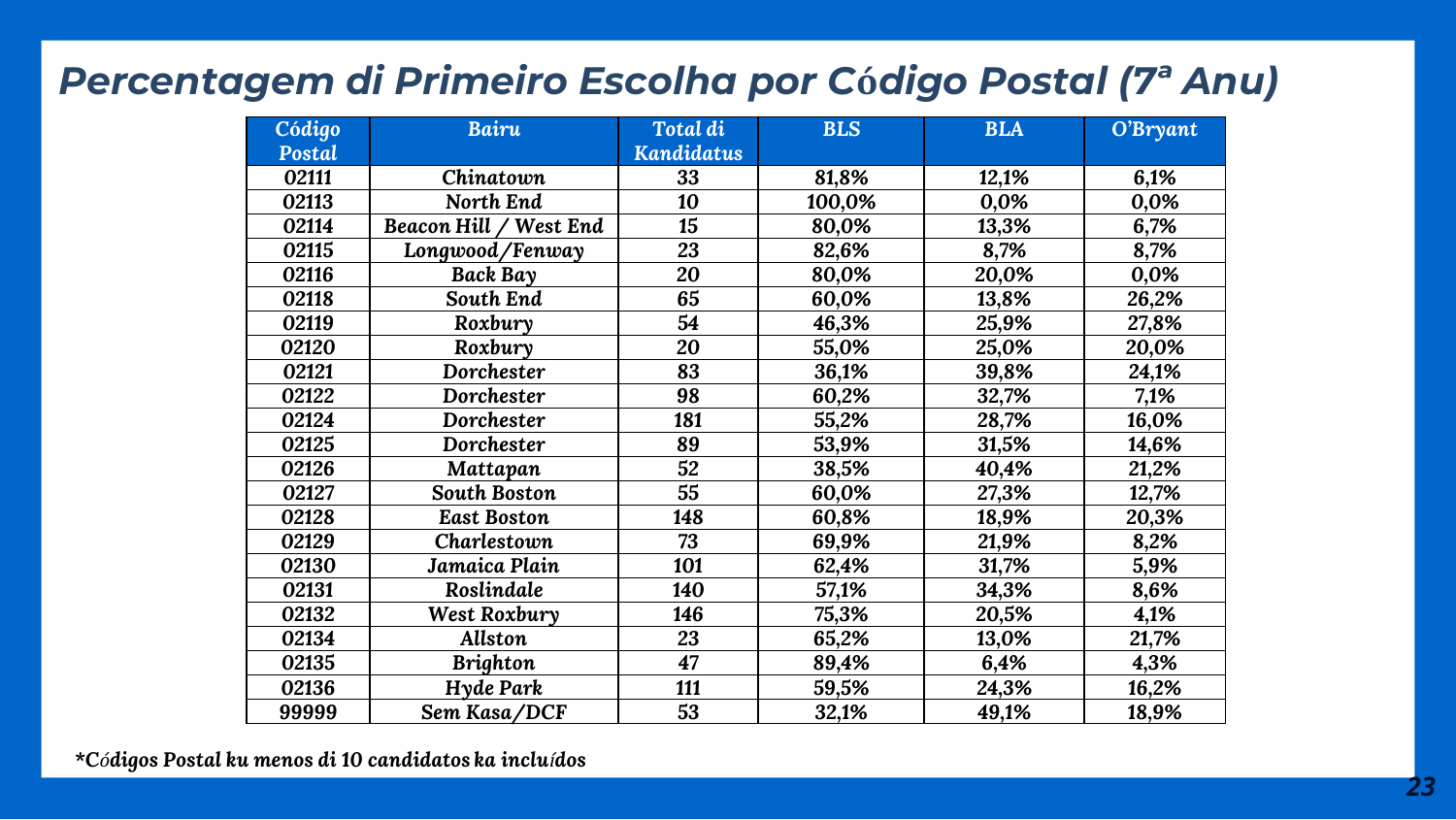### *Percentagem di Primeiro Escolha por Ra***ç***a (7ª Anu)*

| Raça            | Total di Kandidatus | <b>BLS</b> | <b>BLA</b> | O'Bryant |
|-----------------|---------------------|------------|------------|----------|
| Aziátiku        | 280                 | 77,1%      | 13,2%      | 9,6%     |
| Negru           | 368                 | 47,0%      | 33,2%      | 19,8%    |
| Latinu          | 457                 | 48,1%      | 30,4%      | 21,4%    |
| Varius Rasa/Otu | 82                  | 70%        | 23%        | 7%       |
| <b>Branku</b>   | 479                 | 70,1%      | 24,8%      | 5,0%     |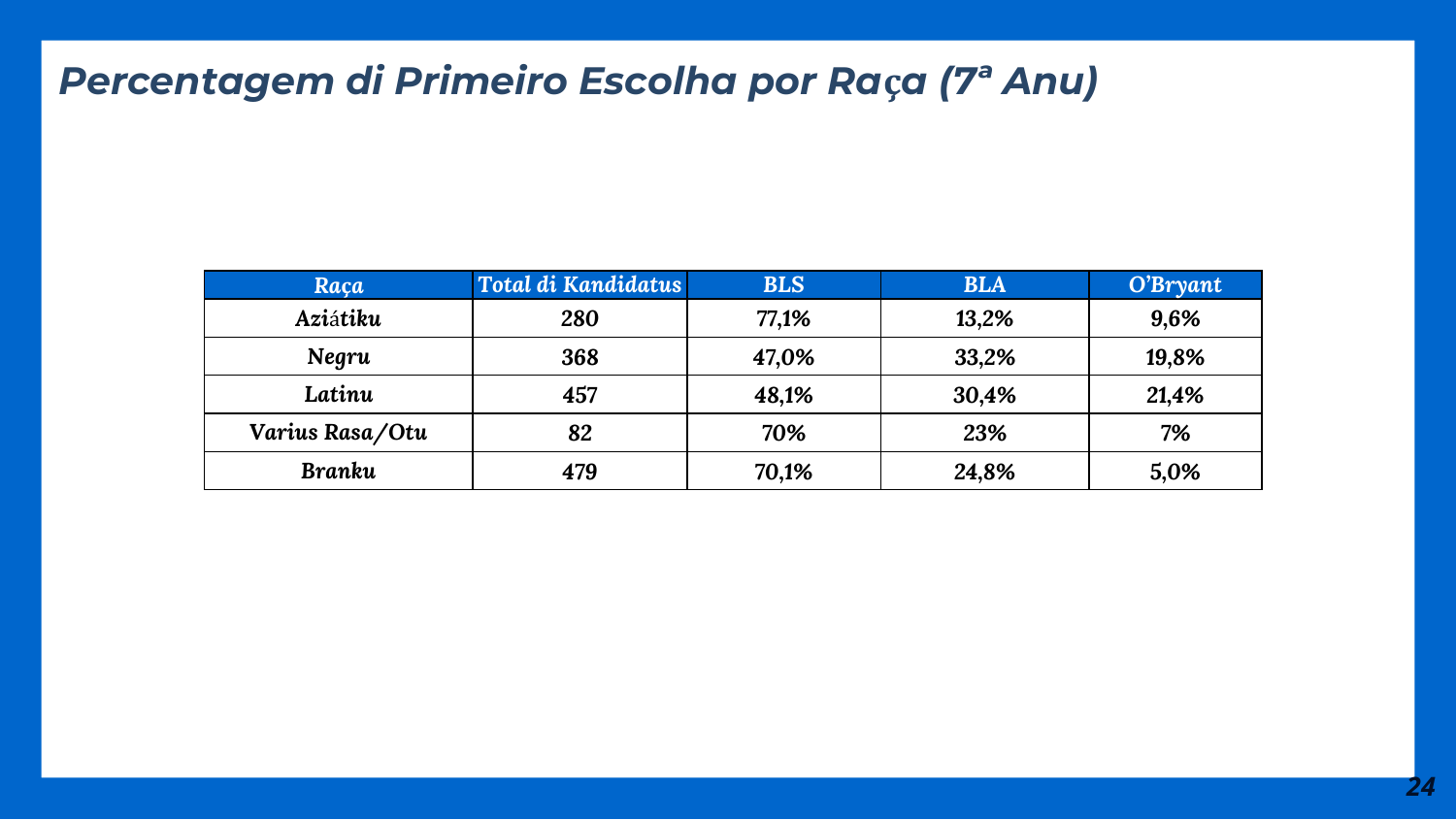#### *Percentagem di Primeiro Escolha por C***ó***digo Postal (9ª Anu)*

| <b>Código Postal</b> | <b>Bairu</b>       | <b>Total di Kandidatus</b> | <b>BLS</b> | <b>BLA</b> | O'Bryant |
|----------------------|--------------------|----------------------------|------------|------------|----------|
| 02111                | Chinatown          | 10                         | 60,0%      | 30,0%      | 10,0%    |
| 02115                | Longwood/Fenway    | 10                         | 50,0%      | 30,0%      | 20,0%    |
| 02118                | South End          | 24                         | 20,8%      | 29,2%      | 50,0%    |
| 02119                | Roxbury            | 43                         | 25,6%      | 39,5%      | 34,9%    |
| 02120                | Roxbury            | 18                         | 33,3%      | 38,9%      | 27,8%    |
| 02121                | Dorchester         | 63                         | 25,4%      | 44,4%      | 30,2%    |
| 02122                | Dorchester         | 55                         | 34,5%      | 40,0%      | 25,5%    |
| 02124                | Dorchester         | 79                         | 44,3%      | 31,6%      | 24,1%    |
| 02125                | Dorchester         | 61                         | 31,1%      | 29,5%      | 39,3%    |
| 02126                | Mattapan           | 39                         | 38,5%      | 30,8%      | 30,8%    |
| 02127                | South Boston       | 28                         | 35,7%      | 28,6%      | 35,7%    |
| 02128                | <b>East Boston</b> | 77                         | 51,9%      | 19,5%      | 28,6%    |
| 02129                | Charlestown        | 19                         | 21,1%      | 57,9%      | 21,1%    |
| 02130                | Jamaica Plain      | 32                         | 21,9%      | 34,4%      | 43,8%    |
| 02131                | Roslindale         | 42                         | 35,7%      | 40,5%      | 23,8%    |
| 02132                | West Roxbury       | 26                         | 50,0%      | 34,6%      | 15,4%    |
| 02134                | <b>Allston</b>     | 8                          | 37,5%      | 25,0%      | 37,5%    |
| 02135                | <b>Brighton</b>    | 24                         | 45,8%      | 29,2%      | 25,0%    |
| 02136                | Hyde Park          | 54                         | 37,0%      | 44,4%      | 18,5%    |
| 99999                | Sem Kasa/DCF       | 34                         | 32,4%      | 35,3%      | 32,4%    |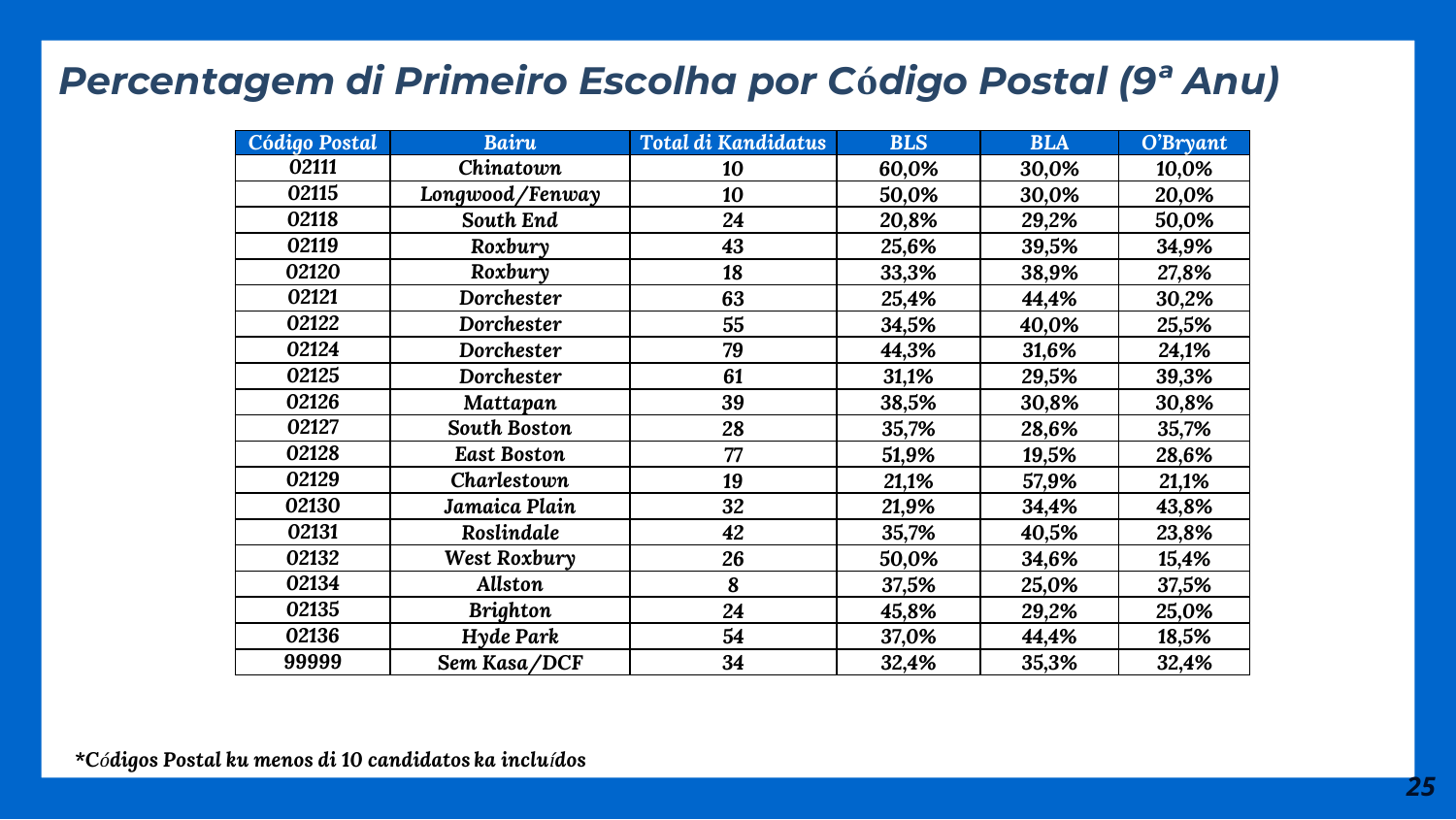### *Percentagem di Primeiro Escolha por Ra***ç***a (9ª Anu)*

| Raça            | <b>Total di Kandidatus</b> | <b>BLS</b> | <b>BLA</b> | O'Bryant |
|-----------------|----------------------------|------------|------------|----------|
| Aziátiku        | 84                         | 40,5%      | 29,8%      | 29,8%    |
| Negru           | 227                        | 33,9%      | 35,2%      | 30,8%    |
| Latinu          | 340                        | 35,0%      | 34,4%      | 30,6%    |
| Varius Rasa/Otu | 21                         | 62%        | 29%        | 10%      |
| <b>Branku</b>   | 88                         | 39,8%      | 36,4%      | 23,9%    |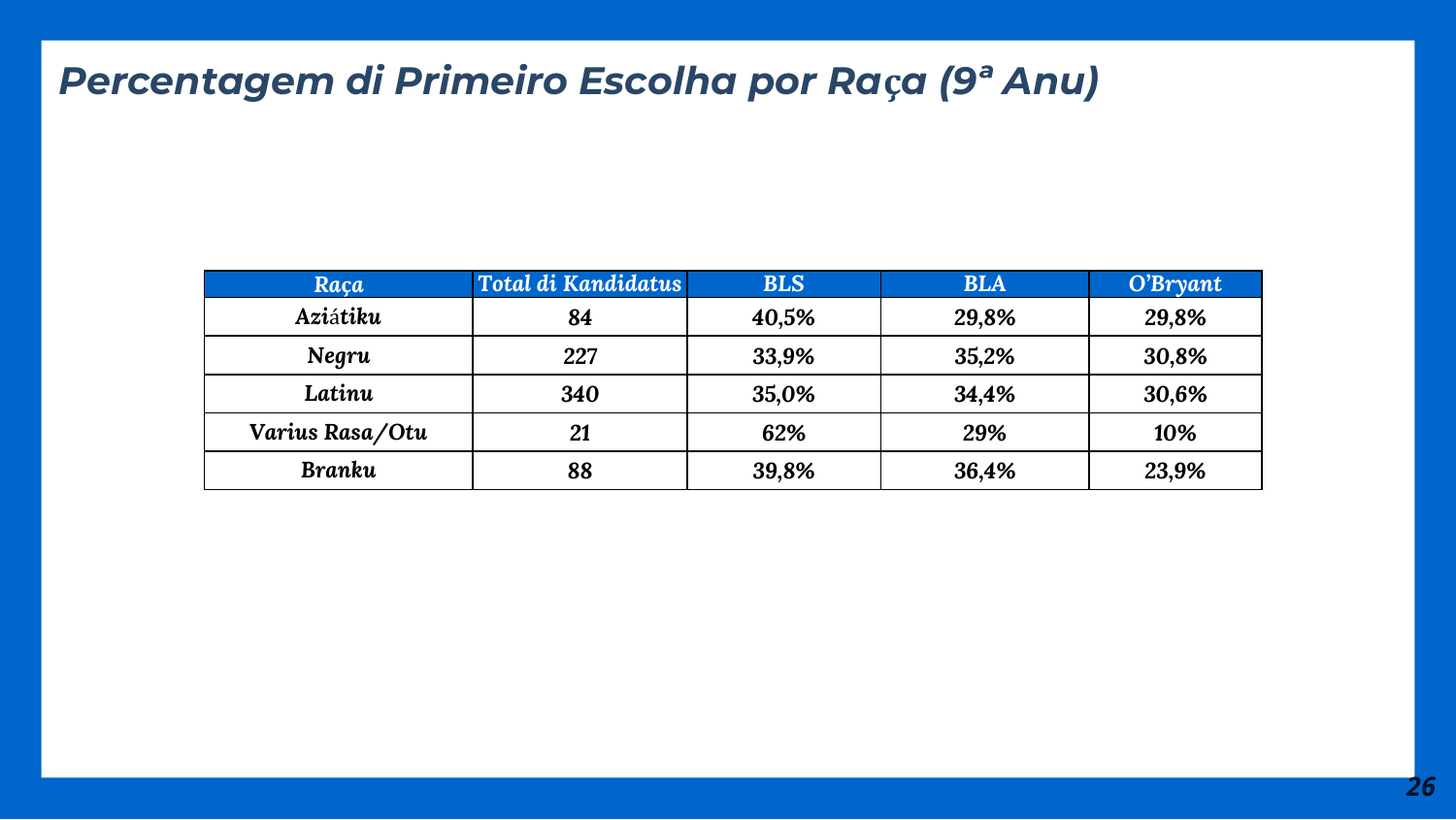#### *Slides Previamenti Partilhados*



*27*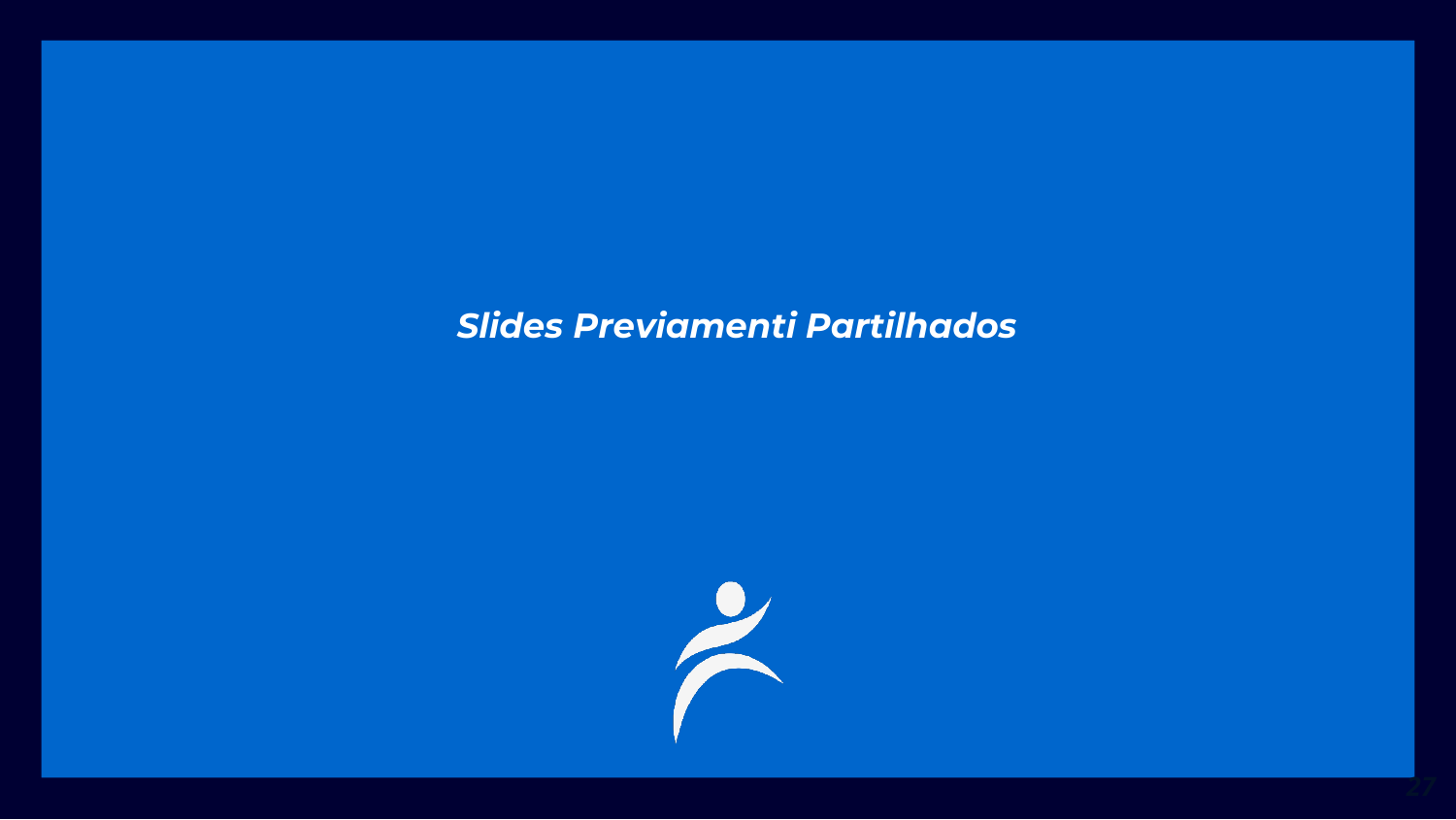# *Agregado di Candidatos*

| Número di Candidatos pa Exame Escolar |                      |                  |  |  |  |  |
|---------------------------------------|----------------------|------------------|--|--|--|--|
| Tipu di Eskola e Anu                  | Anu Pasadu (2020-21) | Es Anu (2021-22) |  |  |  |  |
| BPS, 7º Anu                           | 2,133                | 1,287            |  |  |  |  |
| Ka BPS, 7º Anu                        | 700                  | 379              |  |  |  |  |
| BPS, 9º Anu                           | 780                  | 618              |  |  |  |  |
| Ka BPS, 9º Anu                        | 397                  | 142              |  |  |  |  |
| <b>Total</b>                          | 4,010                | 2,426            |  |  |  |  |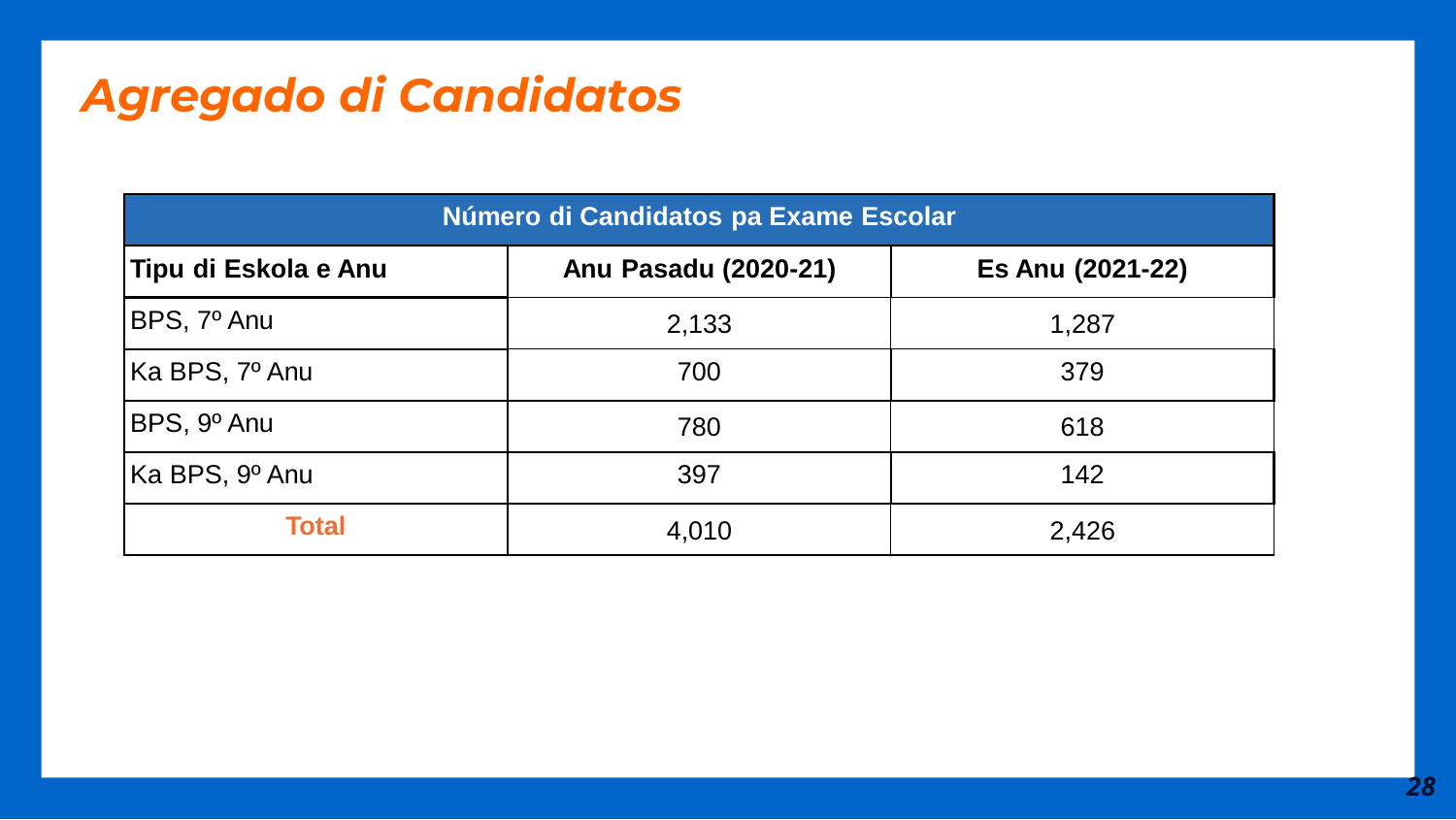# *Convitis*

- Di 1.666 candidatos di 7º Anu es ano, 974 (58,5%) recebi um conviti.
- Tevi 760 candidatos di 9º Anu es ano, e 340 (44,7%) recebi um conviti.

| <b>Convitis di Eskola</b> |                   |         |                   |         |                      |                |  |
|---------------------------|-------------------|---------|-------------------|---------|----------------------|----------------|--|
| Nomi di                   | Conviti di 7º Anu |         | Conviti di 9º Anu |         | <b>Tudo Convitis</b> |                |  |
| <b>Eskola</b>             | SY20-21           | SY21-22 | SY20-21           | SY21-22 | SY20-21              | <b>SY21-22</b> |  |
| <b>BLA</b>                | 336               | 320     | 89                | 82      | 425                  | 402            |  |
| <b>BLS</b>                | 484               | 465     | 58                | 41      | 542                  | 506            |  |
| O'Bryant                  | 205               | 189     | 261               | 217     | 466                  | 406            |  |
| <b>Total</b>              | 1025              | 974     | 408               | 340     | 1,433                | 1,314          |  |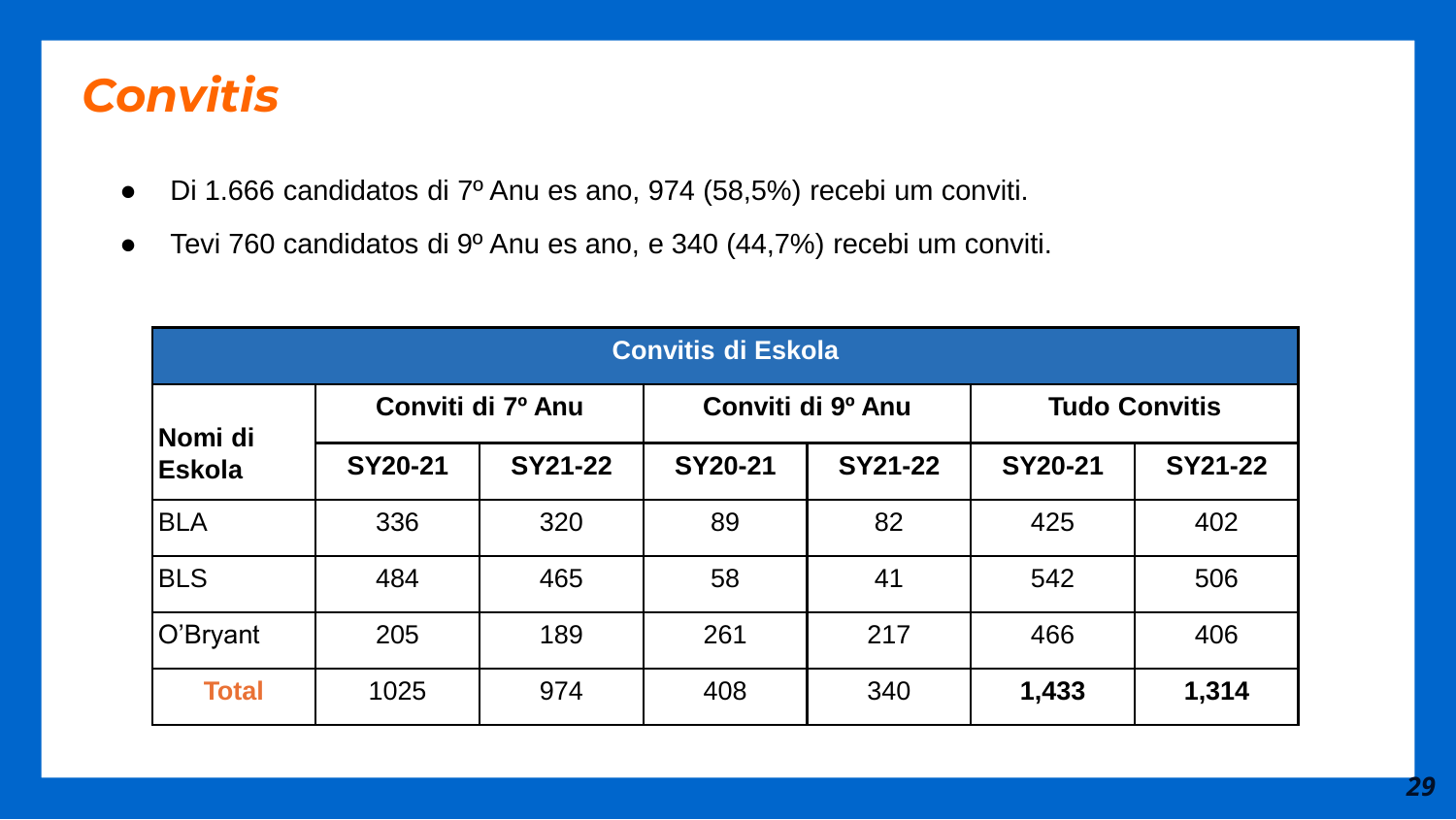### Situason Socioeconómico e Estudantis que ta Vive Sem-Abrigo

#### Percentage of Invitations Sent by Student Group

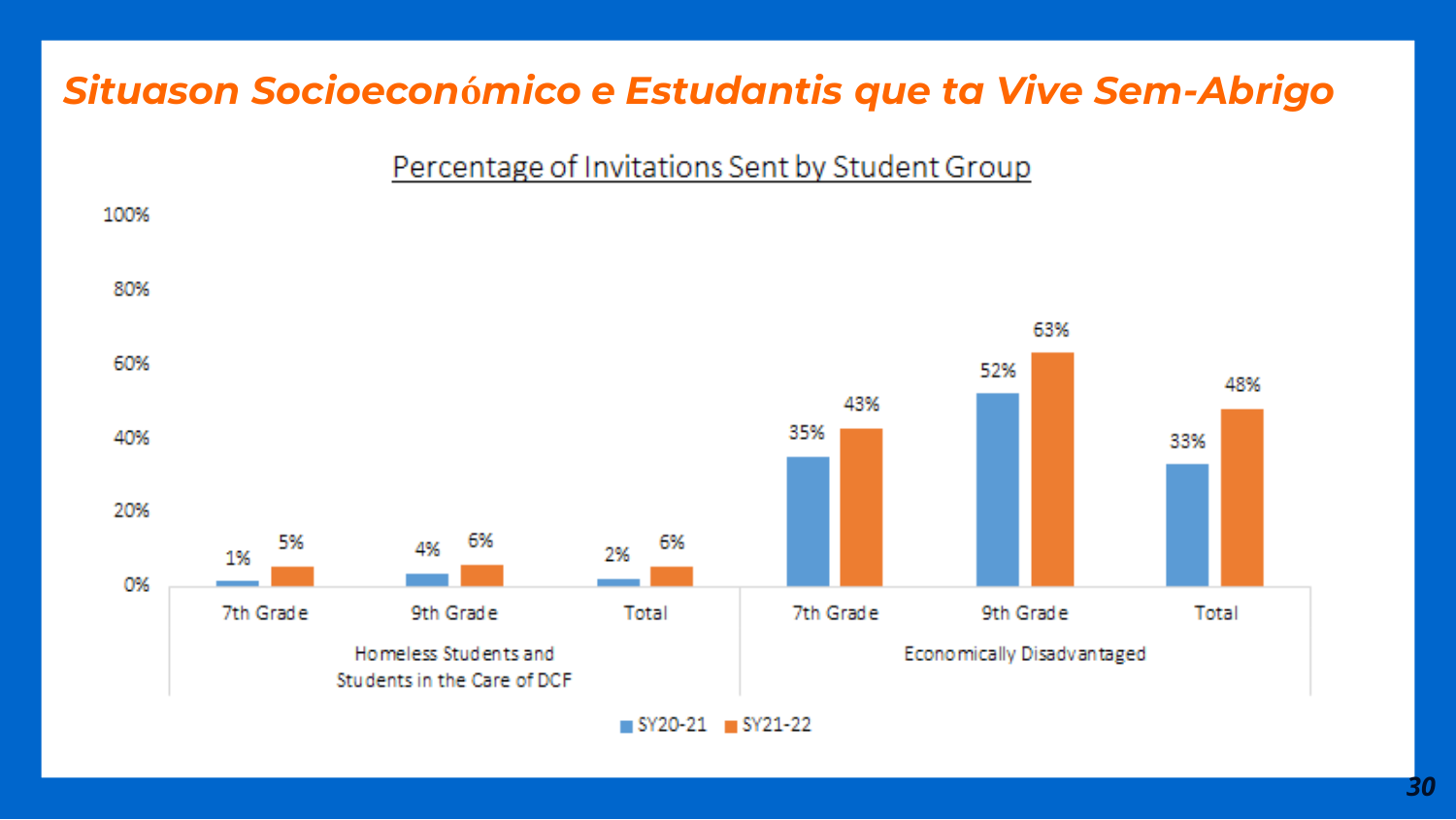### *Distribuison Geogr***á***fico*

- Na alguns códigos postais, tevi pouco o nenhum alterason na número di convitis recebidos es anu.
- Códigos postais ku rendimentos familiaris medianos mais baixus (ku crianças menoris di 18 anos) ta recebi mais convitis do que na anu pasado, incluindo códigos postais na Dorchester, Roxbury, e Mattapan.

|                      | SY21-22 Convitis por Código Postal - Tudo Eskolas*<br>Rendimentu Famíliar |                                          |                         |             |                |             |  |
|----------------------|---------------------------------------------------------------------------|------------------------------------------|-------------------------|-------------|----------------|-------------|--|
| <b>Código Postal</b> | Bairu                                                                     | Mediano (ku fidjos<br>menoris di 18 ano) | 7º Anu                  |             | 9º Anu         |             |  |
|                      |                                                                           |                                          | <b>Numeru</b>           | persentagen | Numeru         | persentagen |  |
| 2108                 | Beacon Hill                                                               | 245781\$                                 | 6                       | 1%          | 1              | 0%          |  |
| 2109                 | Downtown                                                                  | 226518\$                                 | $\overline{c}$          | 0%          | $\mathbf{1}$   | 0%          |  |
| 2110                 | Downtown                                                                  | 191099\$                                 | 1                       | 0%          | $\mathbf{1}$   | 0%          |  |
| 2111                 | Chinatown                                                                 | 38 846\$                                 | $\overline{7}$          | 1%          | $\overline{2}$ | 1%          |  |
| 2113                 | North End                                                                 | 167566\$                                 | $\overline{c}$          | 0%          | 1              | 0%          |  |
| 2114                 | Beacon Hill / West End                                                    | 191131\$                                 | $\overline{7}$          | 1%          | $\overline{2}$ | 1%          |  |
| 2115                 | Longwood/Fenway                                                           | 26 958\$                                 | 10                      | 1%          | 5              | 1%          |  |
| 2116                 | Back Bay                                                                  | 206 054\$                                | 13                      | 1%          | 4              | 1%          |  |
| 2118                 | South End                                                                 | 51 000\$                                 | 27                      | 3%          | 11             | 3%          |  |
| 2119                 | Roxbury                                                                   | 29 5 68 \$                               | 50                      | 5%          | 20             | 6%          |  |
| 2120                 | Roxbury                                                                   | 34 981\$                                 | 11                      | 1%          | 4              | 1%          |  |
| 2121                 | Dorchester                                                                | 28 964\$                                 | 67                      | 7%          | 23             | 7%          |  |
| 2122                 | Dorchester                                                                | 51 354\$                                 | 48                      | 5%          | 20             | 6%          |  |
| 2124                 | Dorchester                                                                | 45 906\$                                 | 109                     | 11%         | 42             | 12%         |  |
| 2125                 | Dorchester                                                                | 53 828\$                                 | 59                      | 6%          | 20             | 6%          |  |
| 2126                 | Mattapan                                                                  | 50 011\$                                 | 51                      | 5%          | 27             | 8%          |  |
| 2127                 | South Boston                                                              | 61524\$                                  | 35                      | 4%          | 12             | 4%          |  |
| 2128                 | East Boston                                                               | 40 31 3 \$                               | 75                      | 8%          | 28             | 8%          |  |
| 2129                 | Charlestown                                                               | 150 000\$                                | 35                      | 4%          | 9              | 3%          |  |
| 2130                 | Jamaica Plain                                                             | 105750\$                                 | 54                      | 6%          | 17             | 5%          |  |
| 2131                 | Roslindale                                                                | 84 670\$                                 | 67                      | 7%          | 18             | 5%          |  |
| 2132                 | West Roxbury                                                              | 138 800\$                                | 69                      | 7%          | 12             | 4%          |  |
| 2134                 | Allston                                                                   | 62 132\$                                 | 11                      | 1%          | 4              | 1%          |  |
| 2135                 | <b>Brighton</b>                                                           | 98 013\$                                 | 29                      | 3%          | 10             | 3%          |  |
| 2136                 | Hyde Park                                                                 | 58 453\$                                 | 67                      | 7%          | 24             | 7%          |  |
| 2163                 | Allston                                                                   | 63 333\$                                 | $\mathbf{1}$            | 0%          | 0              | 0%          |  |
| 2199                 | Back Bav                                                                  | 91 125\$                                 | $\mathbf 0$             | 0%          | 0              | 0%          |  |
| 2210                 | South Boston Waterfront                                                   | 213068\$                                 | $\overline{c}$          | 0%          | 1              | 0%          |  |
| 2215                 | Fenway/Kenmore                                                            | 78 487\$                                 | $\overline{a}$          | 0%          | $\mathbf{1}$   | 0%          |  |
| 2467                 | Chestnut Hill                                                             | 195539\$                                 | $\overline{\mathbf{4}}$ | 0%          | $\Omega$       | 0%          |  |
| 9999                 | Sem Kasa/DCF                                                              | ××                                       | 53                      | 5%          | 20             | 6%          |  |
|                      | <b>Total</b>                                                              |                                          | 974                     | 100%        | 340            | 100%        |  |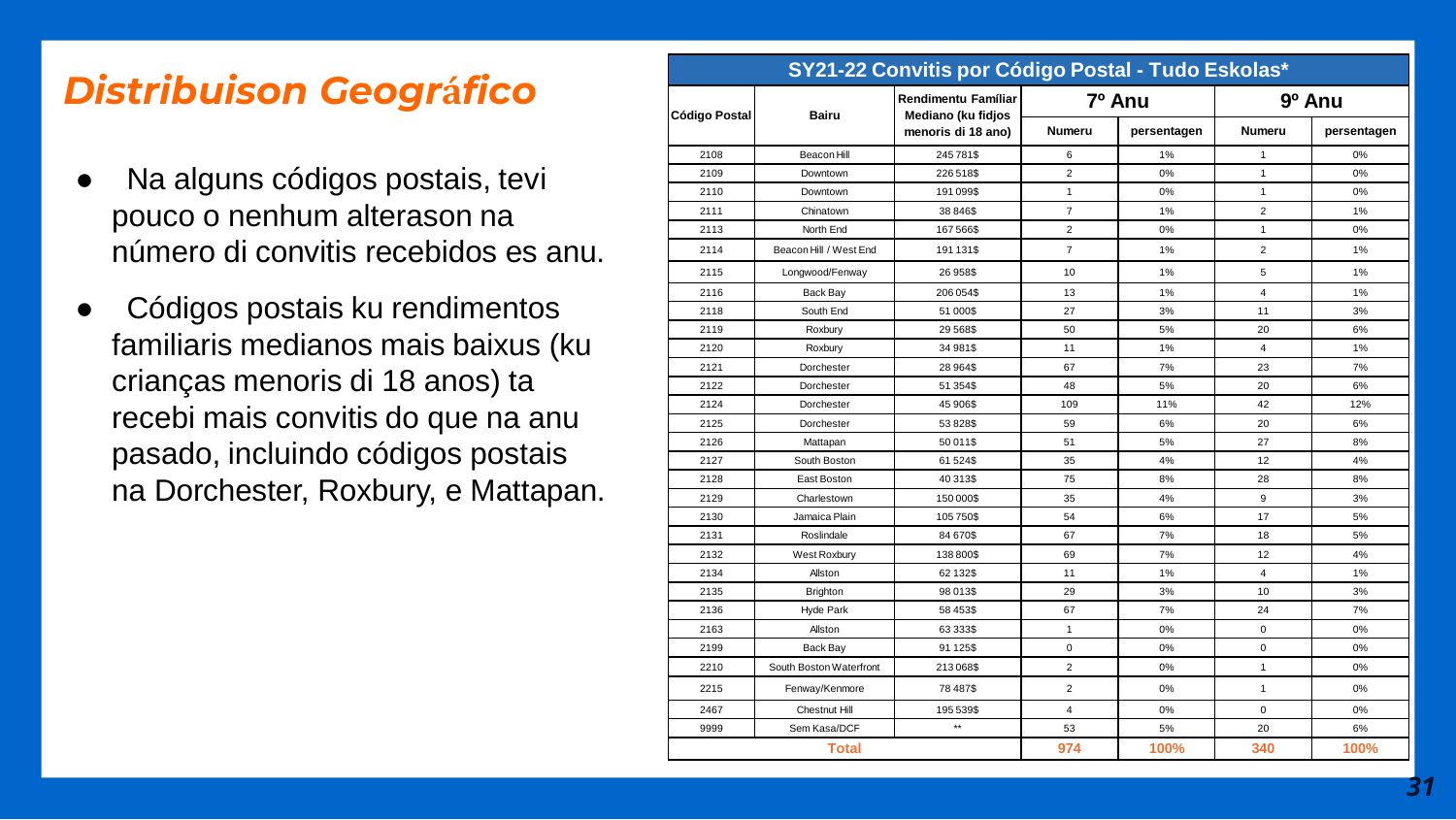#### **Rasa**

#### Invitations by Race



 $32$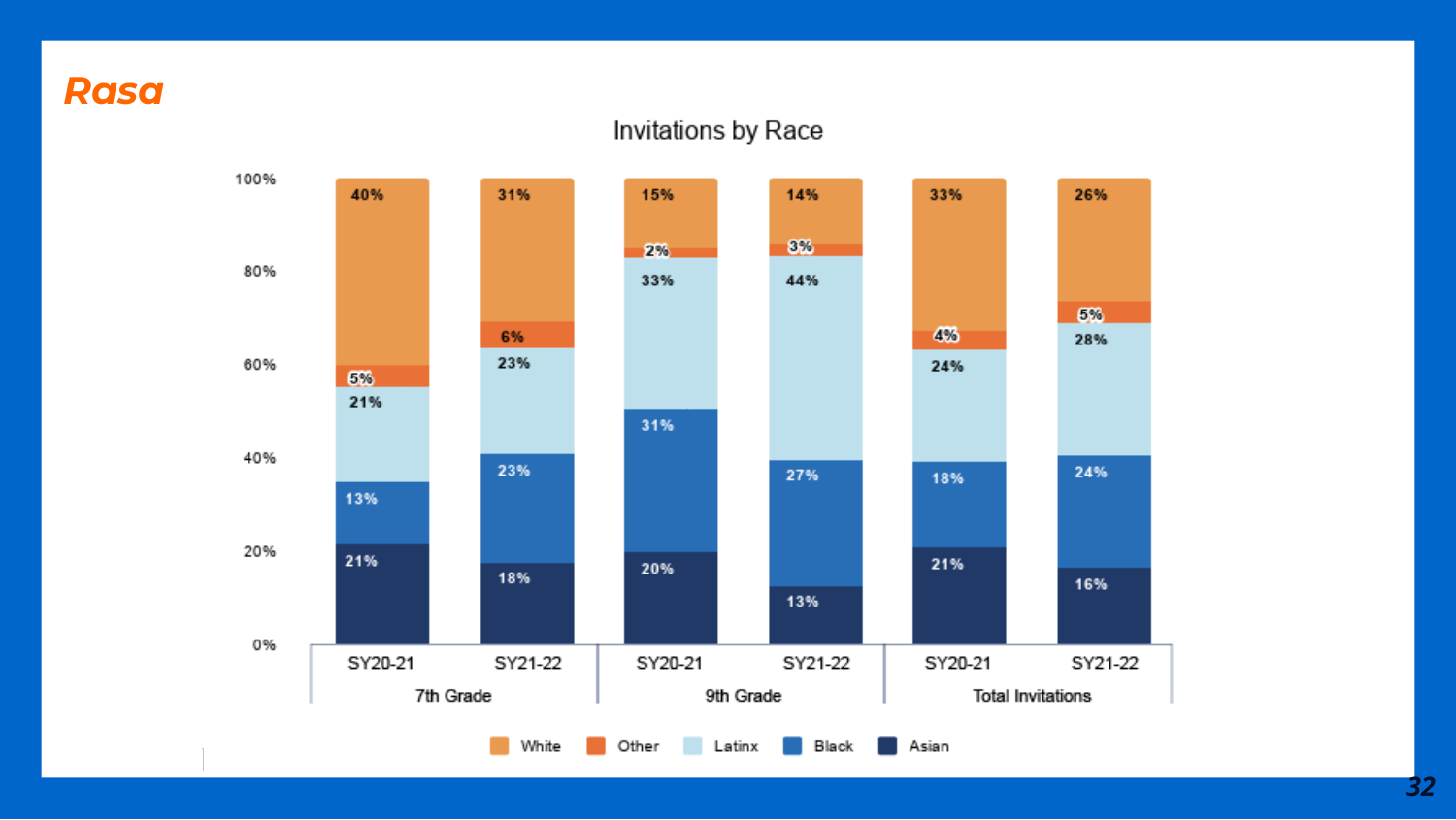### *Enviu di Eskola*



#### Invitations by Sending School Type